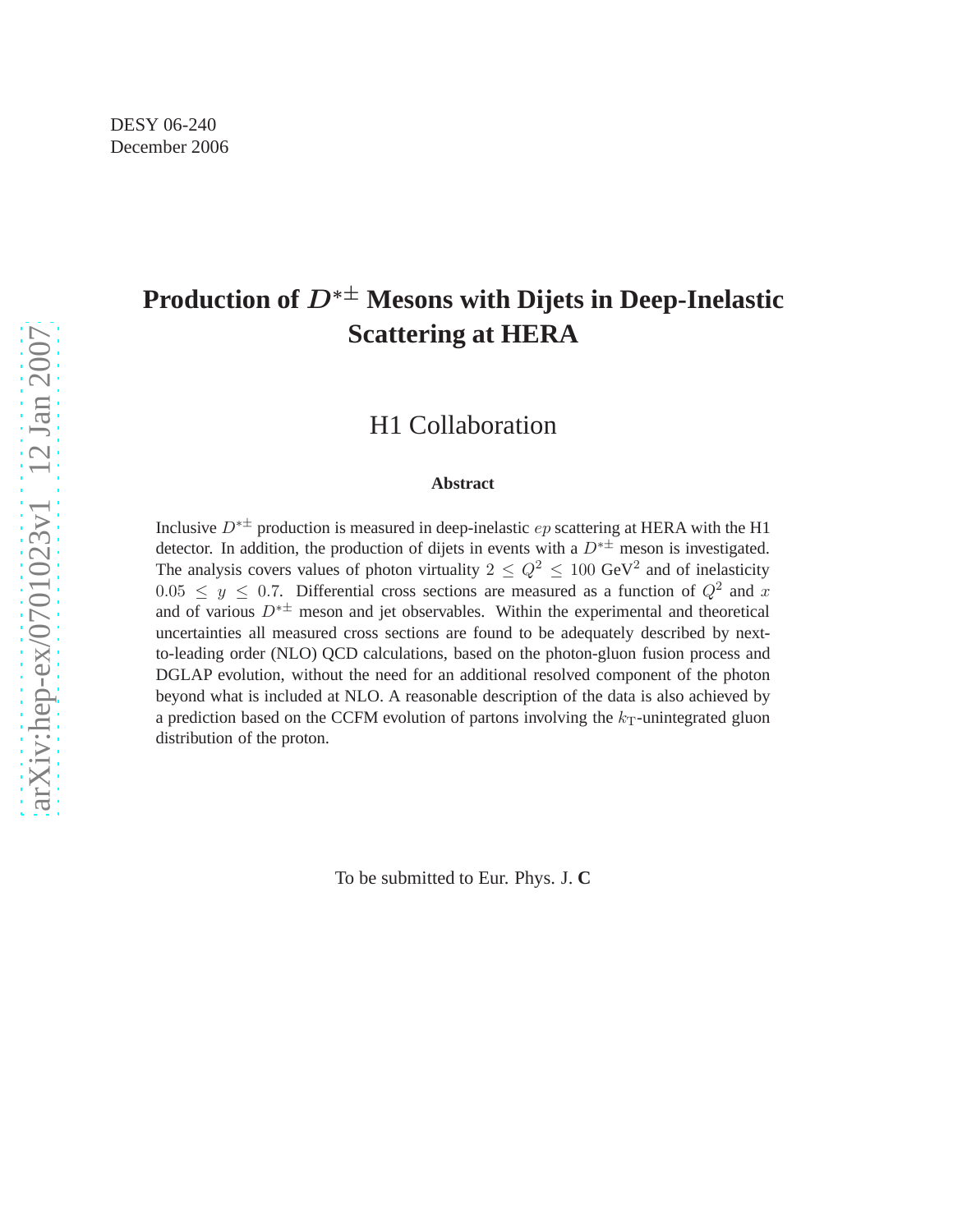A. Aktas<sup>10</sup>, V. Andreev<sup>24</sup>, T. Anthonis<sup>4</sup>, B. Antunovic<sup>25</sup>, S. Aplin<sup>10</sup>, A. Asmone<sup>32</sup>, A. Astvatsatourov<sup>4</sup>, A. Babaev<sup>23,†</sup>, S. Backovic<sup>29</sup>, A. Baghdasaryan<sup>37</sup>, P. Baranov<sup>24</sup>, E. Barrelet<sup>28</sup>, W. Bartel<sup>10</sup>, S. Baudrand<sup>26</sup>, M. Beckingham<sup>10</sup>, K. Begzsuren<sup>34</sup>, O. Behnke<sup>13</sup>, O. Behrendt<sup>7</sup>, A. Belousov<sup>24</sup>, N. Berger<sup>39</sup>, J.C. Bizot<sup>26</sup>, M.-O. Boenig<sup>7</sup>, V. Boudry<sup>27</sup>, I. Bozovic-Jelisavcic<sup>2</sup>, J. Bracinik<sup>25</sup>, G. Brandt<sup>13</sup>, M. Brinkmann<sup>10</sup>, V. Brisson<sup>26</sup>, D. Bruncko<sup>15</sup>, F.W. Büsser<sup>11</sup>, A. Bunyatyan<sup>12,37</sup>, G. Buschhorn<sup>25</sup>, L. Bystritskaya<sup>23</sup>, A.J. Campbell<sup>10</sup>, K.B. Cantun Avila<sup>21</sup>, F. Cassol-Brunner<sup>20</sup>, K. Cerny<sup>31</sup>, V. Cerny<sup>15,46</sup>, V. Chekelian<sup>25</sup>, A. Cholewa<sup>10</sup>, J.G. Contreras<sup>21</sup>, J.A. Coughlan<sup>5</sup>, G. Cozzika<sup>9</sup>, J. Cvach<sup>30</sup>, J.B. Dainton<sup>17</sup>, K. Daum<sup>36,42</sup>, Y. de Boer<sup>23</sup>, B. Delcourt<sup>26</sup>, M. Del Degan<sup>39</sup>, A. De Roeck<sup>10,44</sup>, E.A. De Wolf<sup>4</sup>, C. Diaconu<sup>20</sup>, V. Dodonov<sup>12</sup>, A. Dubak<sup>29,45</sup>, G. Eckerlin<sup>10</sup>, V. Efremenko<sup>23</sup>, S. Egli $^{35}$ , R. Eichler $^{35}$ , F. Eisele $^{13}$ , A. Eliseev $^{24}$ , E. Elsen $^{10}$ , S. Essenov $^{23}$ , A. Falkewicz $^6$ , P.J.W. Faulkner<sup>3</sup>, L. Favart<sup>4</sup>, A. Fedotov<sup>23</sup>, R. Felst<sup>10</sup>, J. Feltesse<sup>9,47</sup>, J. Ferencei<sup>15</sup>, L. Finke<sup>10</sup>, M. Fleischer<sup>10</sup>, G. Flucke<sup>11</sup>, A. Fomenko<sup>24</sup>, G. Franke<sup>10</sup>, T. Frisson<sup>27</sup>, E. Gabathuler<sup>17</sup>, E. Garutti<sup>10</sup>, J. Gayler<sup>10</sup>, S. Ghazaryan<sup>37</sup>, S. Ginzburgskaya<sup>23</sup>, A. Glazov<sup>10</sup>, I. Glushkov<sup>38</sup>, L. Goerlich<sup>6</sup>, M. Goettlich<sup>10</sup>, N. Gogitidze<sup>24</sup>, S. Gorbounov<sup>38</sup>, M. Gouzevitch<sup>27</sup>, C. Grab<sup>39</sup>, T. Greenshaw<sup>17</sup>, M. Gregori<sup>18</sup>, B.R. Grell<sup>10</sup>, G. Grindhammer<sup>25</sup>, S. Habib<sup>11,48</sup>, D. Haidt<sup>10</sup>, M. Hansson<sup>19</sup>, G. Heinzelmann<sup>11</sup>, C. Helebrant<sup>10</sup>, R.C.W. Henderson<sup>16</sup>, H. Henschel<sup>38</sup>, G. Herrera<sup>22</sup>, M. Hildebrandt<sup>35</sup>, K.H. Hiller<sup>38</sup>, D. Hoffmann<sup>20</sup>, R. Horisberger<sup>35</sup>, A. Hovhannisyan<sup>37</sup>, T. Hreus<sup>4,43</sup>, S. Hussain<sup>18</sup>, M. Jacquet<sup>26</sup>, X. Janssen<sup>4</sup>, V. Jemanov<sup>11</sup>, L. Jönsson<sup>19</sup>, D.P. Johnson<sup>4</sup>, A.W. Jung<sup>14</sup>, H. Jung<sup>10</sup>, M. Kapichine<sup>8</sup>, J. Katzy<sup>10</sup>, I.R. Kenyon<sup>3</sup>, C. Kiesling<sup>25</sup>, M. Klein<sup>38</sup>, C. Kleinwort<sup>10</sup>, T. Klimkovich<sup>10</sup>, T. Kluge<sup>10</sup>, G. Knies<sup>10</sup>, A. Knutsson<sup>19</sup>, V. Korbel<sup>10</sup>, P. Kostka<sup>38</sup>, M. Kraemer<sup>10</sup>, K. Krastev<sup>10</sup>, J. Kretzschmar<sup>38</sup>, A. Kropivnitskaya<sup>23</sup>, K. Krüger<sup>14</sup>, M.P.J. Landon<sup>18</sup>, W. Lange<sup>38</sup>, G. Laštovička-Medin<sup>29</sup>, P. Laycock<sup>17</sup>, A. Lebedev<sup>24</sup>, G. Leibenguth<sup>39</sup>, V. Lendermann<sup>14</sup>, S. Levonian<sup>10</sup>, L. Lindfeld<sup>40</sup>, K. Lipka<sup>38</sup>, A. Liptaj<sup>25</sup>, B. List<sup>11</sup>, J. List<sup>10</sup>, N. Loktionova<sup>24</sup>, R. Lopez-Fernandez<sup>22</sup>, V. Lubimov<sup>23</sup>, A.-I. Lucaci-Timoce<sup>10</sup>, H. Lueders<sup>11</sup>, L. Lytkin<sup>12</sup>, A. Makankine<sup>8</sup>, E. Malinovski $^{24}$ , P. Marage<sup>4</sup>, Ll. Marti $^{10}$ , M. Martisikova $^{10}$ , H.-U. Martyn $^{1}$ , S.J. Maxfield $^{17}$ , A. Mehta $^{17}$ , K. Meier $^{14}$ , A.B. Meyer $^{10}$ , H. Meyer $^{36}$ , J. Meyer $^{10}$ , V. Michels $^{10}$ , S. Mikocki $^6$ , I. Milcewicz-Mika<sup>6</sup>, D. Mladenov<sup>33</sup>, A. Mohamed<sup>17</sup>, F. Moreau<sup>27</sup>, A. Morozov<sup>8</sup>, J.V. Morris<sup>5</sup>, M.U. Mozer $^{13}$ , K. Müller $^{40}$ , P. Murín $^{15,43}$ , K. Nankov $^{33}$ , B. Naroska $^{11}$ , Th. Naumann $^{38}$ , P.R. Newman<sup>3</sup>, C. Niebuhr<sup>10</sup>, A. Nikiforov<sup>25</sup>, G. Nowak<sup>6</sup>, K. Nowak<sup>40</sup>, M. Nozicka<sup>31</sup>, R. Oganezov<sup>37</sup>, B. Olivier<sup>25</sup>, J.E. Olsson<sup>10</sup>, S. Osman<sup>19</sup>, D. Ozerov<sup>23</sup>, V. Palichik<sup>8</sup>, I. Panagoulias<sup> $l, 10, 41$ </sup>, M. Pandurovic<sup>2</sup>, Th. Papadopoulou<sup> $l, 10, 41$ </sup>, C. Pascaud<sup>26</sup>, G.D. Patel<sup>17</sup>, H. Peng<sup>10</sup>, E. Perez<sup>9</sup>, D. Perez-Astudillo<sup>21</sup>, A. Perieanu<sup>10</sup>, A. Petrukhin<sup>23</sup>, I. Picuric<sup>29</sup>, S. Piec<sup>38</sup>, D. Pitzl<sup>10</sup>, R. Plačakytė<sup>10</sup>, B. Povh<sup>12</sup>, P. Prideaux<sup>17</sup>, A.J. Rahmat<sup>17</sup>, N. Raicevic<sup>29</sup>, P. Reimer<sup>30</sup>, A. Rimmer<sup>17</sup>, C. Risler<sup>10</sup>, E. Rizvi<sup>18</sup>, P. Robmann<sup>40</sup>, B. Roland<sup>4</sup>, R. Roosen<sup>4</sup>, A. Rostovtsev<sup>23</sup>, Z. Rurikova<sup>10</sup>, S. Rusakov<sup>24</sup>, F. Salvaire<sup>10</sup>, D.P.C. Sankey<sup>5</sup>, M. Sauter<sup>39</sup>, E. Sauvan<sup>20</sup>, S. Schmidt<sup>10</sup>, S. Schmitt<sup>10</sup>, C. Schmitz<sup>40</sup>, L. Schoeffel<sup>9</sup>, A. Schöning<sup>39</sup>, H.-C. Schultz-Coulon<sup>14</sup>, F. Sefkow<sup>10</sup>, R.N. Shaw-West<sup>3</sup>, I. Sheviakov<sup>24</sup>, L.N. Shtarkov<sup>24</sup>, T. Sloan<sup>16</sup>, I. Smiljanic<sup>2</sup>, P. Smirnov<sup>24</sup>, Y. Soloviev<sup>24</sup>, D. South<sup>10</sup>, V. Spaskov<sup>8</sup>, A. Specka<sup>27</sup>, M. Steder<sup>10</sup>, B. Stella<sup>32</sup>, J. Stiewe<sup>14</sup>, A. Stoilov<sup>33</sup>, U. Straumann<sup>40</sup>, D. Sunar<sup>4</sup>, T. Sykora<sup>4</sup>, V. Tchoulakov<sup>8</sup>, G. Thompson<sup>18</sup>, P.D. Thompson<sup>3</sup>, T. Toll<sup>10</sup>, F. Tomasz<sup>15</sup>, D. Traynor<sup>18</sup>, T.N. Trinh<sup>20</sup>, P. Truöl<sup>40</sup>, I. Tsakov<sup>33</sup>, G. Tsipolitis<sup>10,41</sup>, I. Tsurin<sup>10</sup>, J. Turnau<sup>6</sup>, E. Tzamariudaki<sup>25</sup>, K. Urban<sup>14</sup>, A. Usik<sup>24</sup>, D. Utkin<sup>23</sup>, A. Valkárová<sup>31</sup>, C. Vallée<sup>20</sup>, P. Van Mechelen<sup>4</sup>, A. Vargas Trevino<sup>7</sup>, Y. Vazdik<sup>24</sup>, S. Vinokurova<sup>10</sup>, V. Volchinski<sup>37</sup>, K. Wacker<sup>7</sup>, G. Weber<sup>11</sup>, R. Weber<sup>39</sup>, D. Wegener<sup>7</sup>, C. Werner<sup>13</sup>, M. Wessels<sup>10</sup>, Ch. Wissing<sup>10</sup>,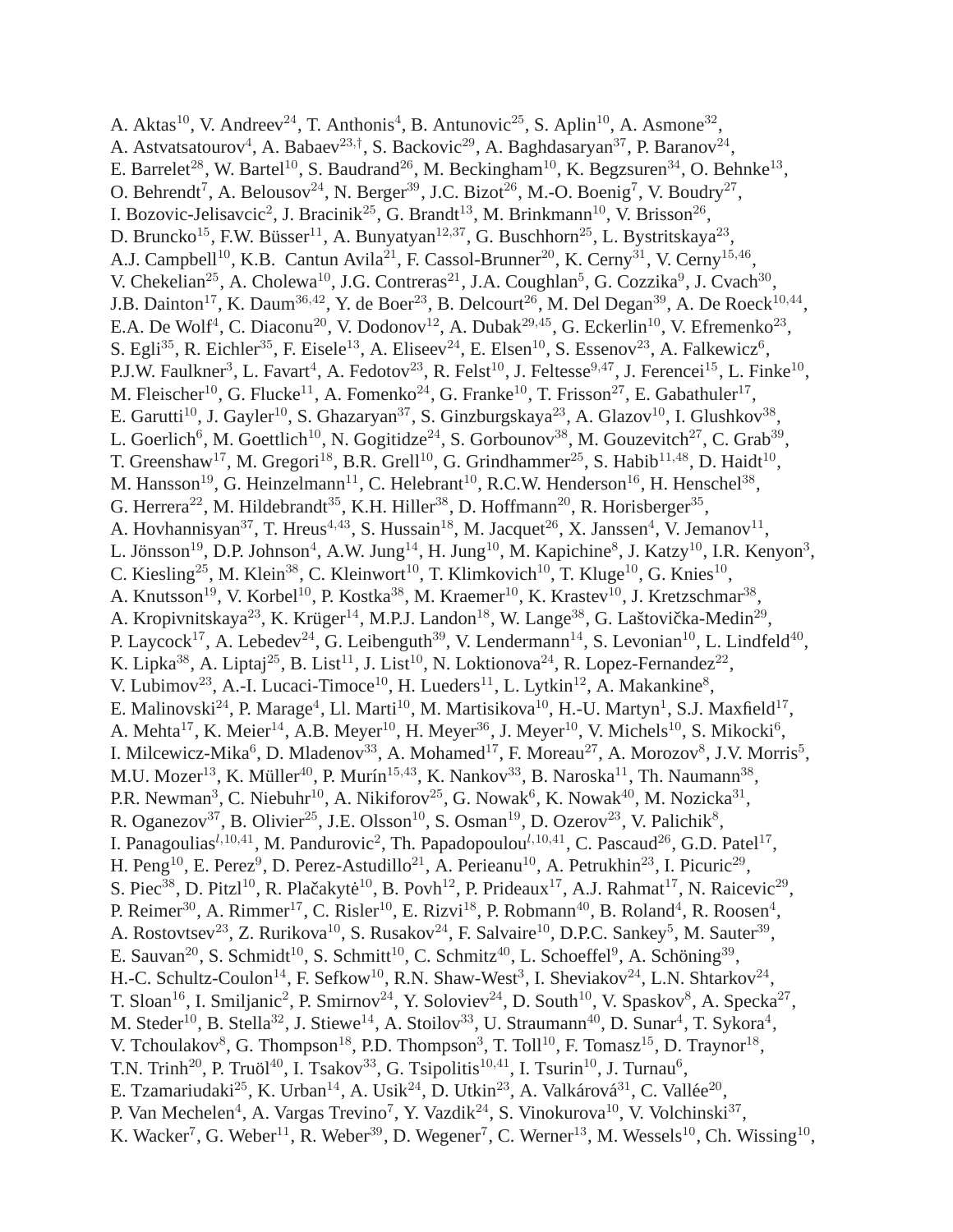R. Wolf<sup>13</sup>, E. Wünsch<sup>10</sup>, S. Xella<sup>40</sup>, W. Yan<sup>10</sup>, V. Yeganov<sup>37</sup>, J. Žáček $^{31}$ , J. Zálešák $^{30}$ ,

Z. Zhang<sup>26</sup>, A. Zhelezov<sup>23</sup>, A. Zhokin<sup>23</sup>, Y.C. Zhu<sup>10</sup>, J. Zimmermann<sup>25</sup>, T. Zimmermann<sup>39</sup>, H. Zohrabyan<sup>37</sup>, and F. Zomer<sup>26</sup>

<sup>1</sup> I. Physikalisches Institut der RWTH, Aachen, Germany<sup>a</sup>

<sup>2</sup> *Vinca Institute of Nuclear Sciences, Belgrade, Serbia*

<sup>3</sup> *School of Physics and Astronomy, University of Birmingham, Birmingham, UK*<sup>b</sup>

4 *Inter-University Institute for High Energies ULB-VUB, Brussels; Universiteit Antwerpen,*

*Antwerpen; Belgium*<sup>c</sup>

- <sup>5</sup> *Rutherford Appleton Laboratory, Chilton, Didcot, UK*<sup>b</sup>
- <sup>6</sup> Institute for Nuclear Physics, Cracow, Poland<sup>d</sup>
- <sup>7</sup> Institut für Physik, Universität Dortmund, Dortmund, Germany<sup>a</sup>
- 8 *Joint Institute for Nuclear Research, Dubna, Russia*
- <sup>9</sup> *CEA, DSM/DAPNIA, CE-Saclay, Gif-sur-Yvette, France*
- <sup>10</sup> *DESY, Hamburg, Germany*
- $^{11}$  Institut für Experimentalphysik, Universität Hamburg, Hamburg, Germany $^a$
- <sup>12</sup> Max-Planck-Institut für Kernphysik, Heidelberg, Germany
- <sup>13</sup> Physikalisches Institut, Universität Heidelberg, Heidelberg, Germany<sup>a</sup>
- <sup>14</sup> Kirchhoff-Institut für Physik, Universität Heidelberg, Heidelberg, Germany<sup>a</sup>
- <sup>15</sup> Institute of Experimental Physics, Slovak Academy of Sciences, Košice, Slovak Republic<sup>f</sup>
- <sup>16</sup> *Department of Physics, University of Lancaster, Lancaster, UK*<sup>b</sup>
- <sup>17</sup> Department of Physics, University of Liverpool, Liverpool, UK<sup>b</sup>
- <sup>18</sup> *Queen Mary and Westfield College, London, UK*<sup>b</sup>
- <sup>19</sup> Physics Department, University of Lund, Lund, Sweden<sup>9</sup>
- <sup>20</sup> *CPPM, CNRS/IN2P3 Univ. Mediterranee, Marseille France*
- <sup>21</sup> Departamento de Fisica Aplicada, CINVESTAV, Mérida, Yucatán, México<sup>j</sup>
- <sup>22</sup> Departamento de Fisica, CINVESTAV, México<sup>j</sup>
- <sup>23</sup> *Institute for Theoretical and Experimental Physics, Moscow, Russia*<sup>k</sup>
- <sup>24</sup> *Lebedev Physical Institute, Moscow, Russia*<sup>e</sup>
- <sup>25</sup> Max-Planck-Institut für Physik, München, Germany
- <sup>26</sup> *LAL, Universite de Paris-Sud 11, IN2P3-CNRS, Orsay, France ´*
- <sup>27</sup> *LLR, Ecole Polytechnique, IN2P3-CNRS, Palaiseau, France*
- <sup>28</sup> *LPNHE, Universites Paris VI and VII, IN2P3-CNRS, Paris, France ´*
- <sup>29</sup> Faculty of Science, University of Montenegro, Podgorica, Montenegro<sup>e</sup>
- <sup>30</sup> *Institute of Physics, Academy of Sciences of the Czech Republic, Praha, Czech Republic*<sup>h</sup>
- <sup>31</sup> *Faculty of Mathematics and Physics, Charles University, Praha, Czech Republic*<sup>h</sup>
- <sup>32</sup> *Dipartimento di Fisica Universita di Roma Tre and INFN Roma 3, Roma, Italy `*
- <sup>33</sup> *Institute for Nuclear Research and Nuclear Energy, Sofia, Bulgaria*<sup>e</sup>
- <sup>34</sup> *Institute of Physics and Technology of the Mongolian Academy of Sciences , Ulaanbaatar, Mongolia*
- <sup>35</sup> *Paul Scherrer Institut, Villigen, Switzerland*
- <sup>36</sup> *Fachbereich C, Universitat Wuppertal, Wuppertal, Germany ¨*
- <sup>37</sup> *Yerevan Physics Institute, Yerevan, Armenia*
- <sup>38</sup> *DESY, Zeuthen, Germany*
- <sup>39</sup> Institut für Teilchenphysik, ETH, Zürich, Switzerland<sup>i</sup>
- <sup>40</sup> Physik-Institut der Universität Zürich, Zürich, Switzerland<sup>i</sup>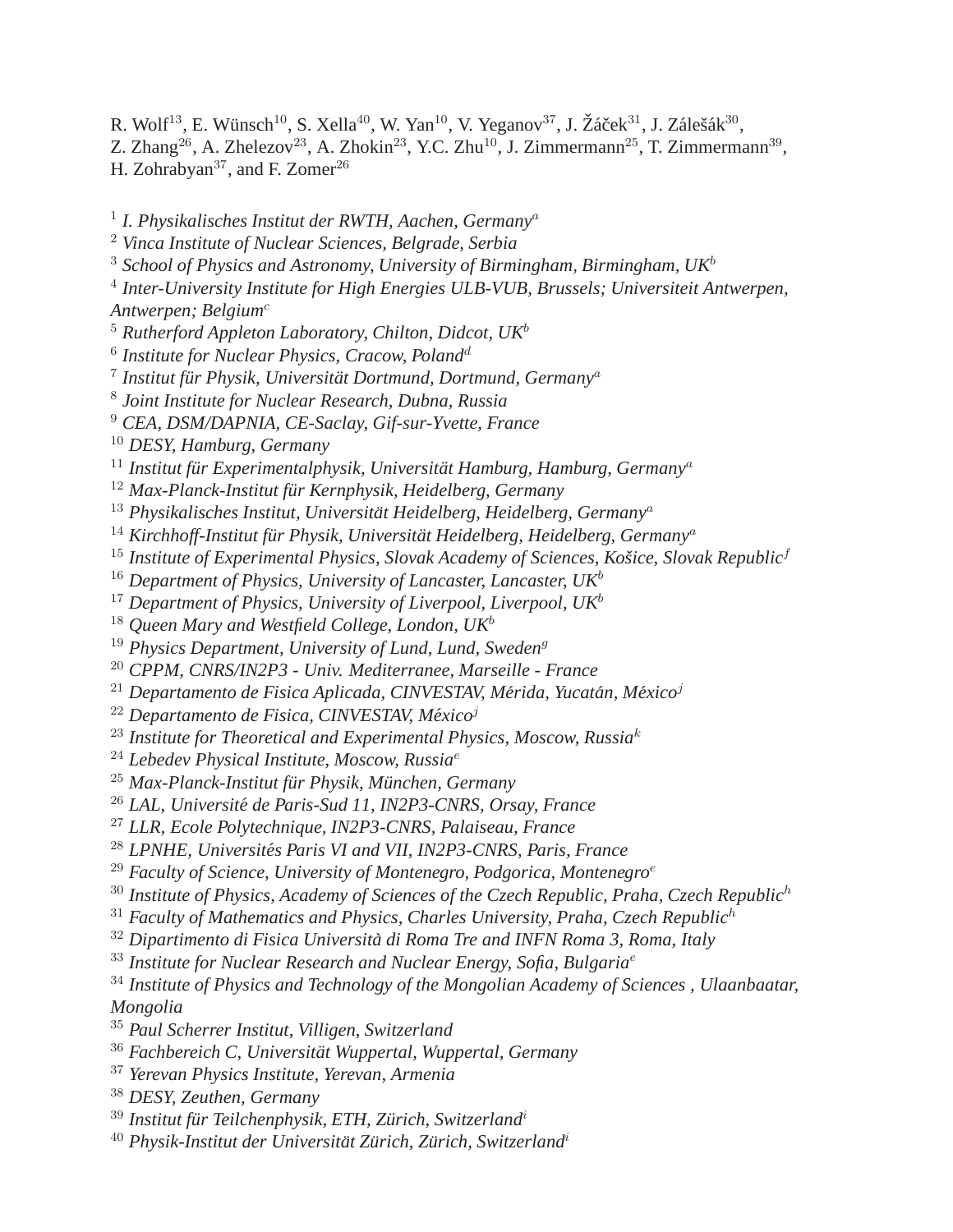<sup>41</sup> *Also at Physics Department, National Technical University, Zografou Campus, GR-15773 Athens, Greece*

<sup>42</sup> *Also at Rechenzentrum, Universitat Wuppertal, Wuppertal, Germany ¨*

<sup>43</sup> Also at University of P.J. Šafárik, Košice, Slovak Republic

<sup>44</sup> *Also at CERN, Geneva, Switzerland*

<sup>45</sup> Also at Max-Planck-Institut für Physik, München, Germany

<sup>46</sup> *Also at Comenius University, Bratislava, Slovak Republic*

<sup>47</sup> *Also at DESY and University Hamburg, Helmholtz Humboldt Research Award*

<sup>48</sup> Supported by a scholarship of the World Laboratory Björn Wiik Research Project

† *Deceased*

<sup>a</sup> *Supported by the Bundesministerium fur Bildung und Forschung, FRG, under contract ¨ numbers 05 H1 1GUA /1, 05 H1 1PAA /1, 05 H1 1PAB /9, 05 H1 1PEA /6, 05 H1 1VHA /7 and 05 H1 1VHB /5*

<sup>b</sup> *Supported by the UK Particle Physics and Astronomy Research Council, and formerly by the UK Science and Engineering Research Council*

<sup>c</sup> *Supported by FNRS-FWO-Vlaanderen, IISN-IIKW and IWT and by Interuniversity Attraction Poles Programme, Belgian Science Policy*

<sup>d</sup> *Partially Supported by the Polish State Committee for Scientific Research,*

*SPUB/DESY/P003/DZ 118/2003/2005*

<sup>e</sup> *Supported by the Deutsche Forschungsgemeinschaft*

<sup>f</sup> *Supported by VEGA SR grant no. 2/4067/ 24*

<sup>g</sup> *Supported by the Swedish Natural Science Research Council*

<sup>h</sup> *Supported by the Ministry of Education of the Czech Republic under the projects LC527 and INGO-1P05LA259*

<sup>i</sup> *Supported by the Swiss National Science Foundation*

<sup>j</sup> *Supported by CONACYT, Mexico, grant 400073-F ´*

<sup>k</sup> *Partially Supported by Russian Foundation for Basic Research, grants 03-02-17291 and 04-02-16445*

<sup>l</sup> *This project is co-funded by the European Social Fund (75%) and National Resources (25%)*

*- (EPEAEK II) - PYTHAGORAS II*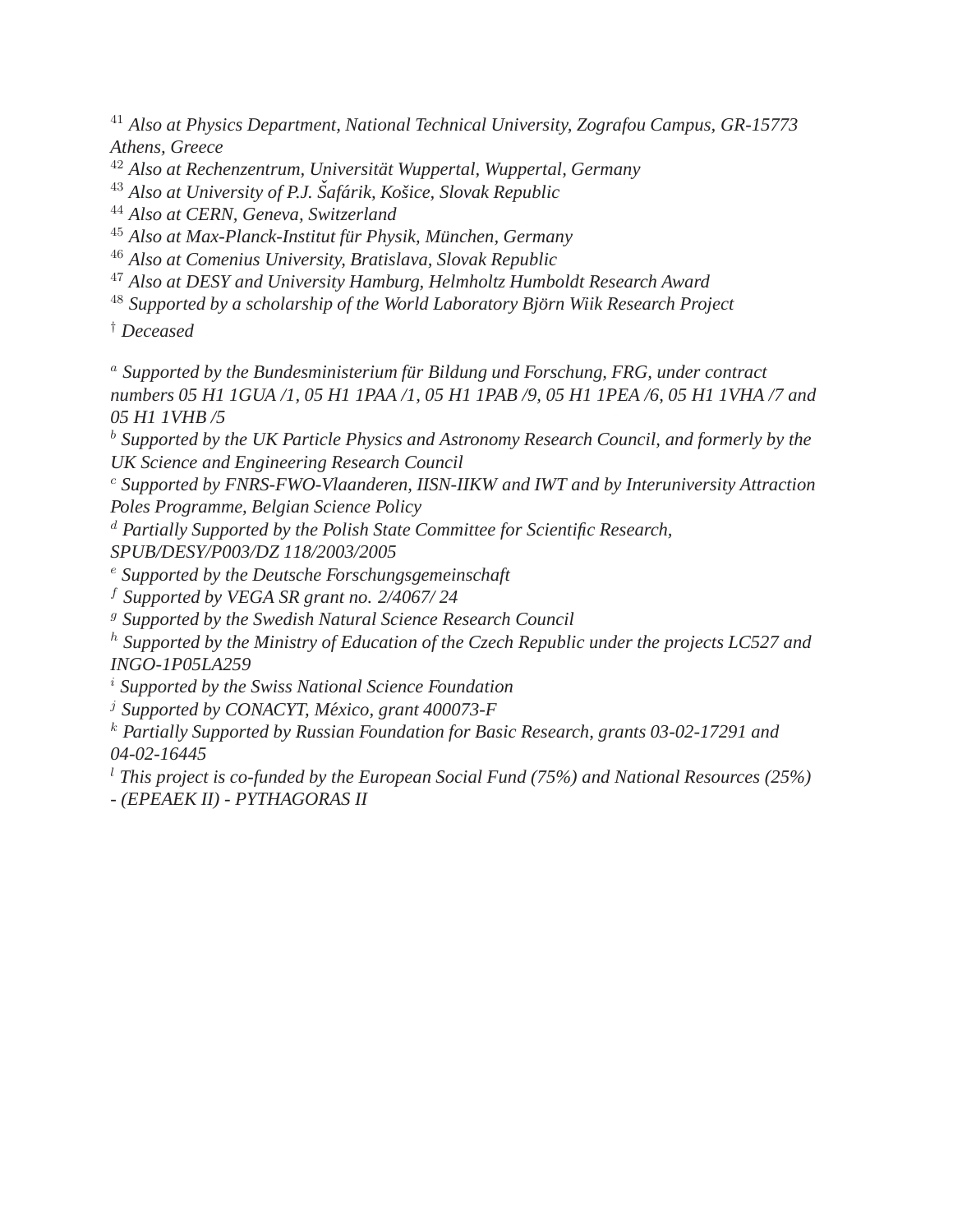### **1 Introduction**

Charm quark production in deep-inelastic ep collisions at HERA is of particular interest for testing calculations in the framework of perturbative quantum chromodynamics (pQCD). This process has the special feature of two hard scales: the photon virtuality  $Q^2$  and the charm quark mass. In the case of jet production the transverse energy of the jets provides a further hard scale. In leading order (LO) QCD, the photon-gluon fusion process  $\gamma g \to c\bar{c}$  is the dominant production mechanism.

Results on inclusive  $D^{*\pm}$  meson production in deep-inelastic scattering (DIS) have been published by the H1 and ZEUS collaborations [1–7]. The analysis described in this paper uses data collected during 1999 and 2000, corresponding to a larger integrated luminosity of 47  $pb^{-1}$ than used in previous H1 publications [1, 4, 5]. As a result, the production of inclusive  $D^{*\pm}$ mesons is measured in DIS with increased precision.

The mechanism of charm production is further explored by studying the production of dijets in events with a  $D^{*\pm}$  meson for the first time in DIS. This study is referred to in the following as the analysis of " $D^{* \pm}$  mesons with dijets". One of the jets typically contains the  $D^{* \pm}$  meson. According to Monte Carlo simulation studies the jet containing the  $D^{* \pm}$  meson provides a very good approximation of the kinematics of the associated charm quark. The other jet usually also gives a good approximation of the energy and direction of the second charm quark or of a radiated gluon. Regarding the theoretical predictions, the measurement of jets has a reduced sensitivity to fragmentation uncertainties compared to the method based solely on measuring the  $D^{* \pm}$  meson. Thus it corresponds more closely to a measurement of the underlying partons and is therefore expected to lead to more reliable theoretical predictions.

The photon-gluon fusion process of charm quark pair production provides sensitivity to the gluon distribution in the proton. The dijet event sample is used to measure the observed gluon momentum fraction  $x_g^{\text{obs}}$ . The azimuthal angular correlation  $\Delta \phi$  between the two leading jets is investigated because of its sensitivity to initial state gluon emissions. These measurements are compared with QCD calculations based on either collinear or  $k<sub>T</sub>$ -factorisation and using gluon densities obtained from QCD fits to HERA inclusive DIS data. The photon, in addition to its coupling as a point-like object in the hard scattering process, exhibits a partonic structure [8] which can be resolved by the hard scale present in the process, and which is described by a photon structure function. Dijets are used to measure the observed fractional momentum of the parton from the photon taking part in the hard interaction. Comparing this distribution with pQCD calculations allows a test for resolved contributions of the photon which go beyond what is already included in calculations of the photon-gluon fusion process at next-to-leading order (NLO).

In this paper measurements of single and double differential cross sections for the production of  $D^{* \pm}$  mesons and  $D^{* \pm}$  mesons with dijets are reported. They are compared to perturbative QCD calculations using different implementations of the evolution of the gluon from the proton.

## **2 QCD Models**

QCD models for data corrections and for comparison with measured cross sections are introduced in the following two sections. Relevant parameters used in the Monte Carlo (MC)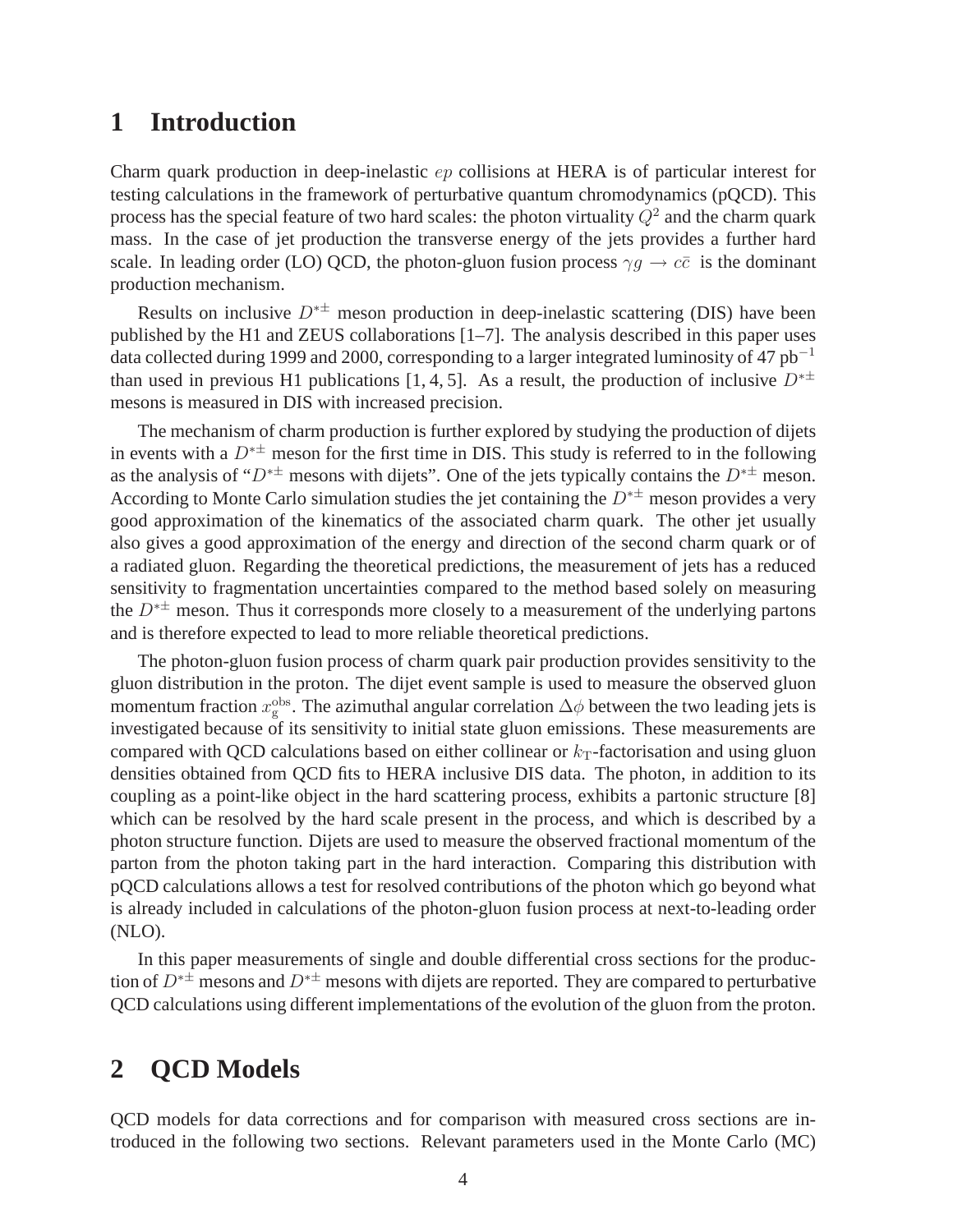simulations and the NLO calculations are described and summarized in table [1.](#page-6-0)

#### **2.1 QCD Models for Data Corrections**

Monte Carlo models are used to generate charm events and to simulate detector effects in order to determine the acceptance and the efficiency for selecting events with a  $D^{* \pm}$  meson only and with dijets and to estimate the systematic uncertainties associated with the measurements. All the events are passed through a detailed simulation of the detector response based on the GEANT simulation program [9] and are reconstructed using the same reconstruction software as used for the data.

The Monte Carlo programs RAPGAP [10] and HERWIG [11] are used to generate in DIS the direct process of photon-gluon fusion to a heavy (charm or beauty) quark anti-quark pair, where the photon acts as a point-like object. In addition, they allow the simulation of charm production via resolved processes, where the photon fluctuates into partons, one of which interacts with a parton in the proton and the rest produces the photon remnant. Both programs use LO matrix elements with massive (massless) charm quarks for the direct (resolved) processes. Parton showers based on DGLAP evolution are used to model higher order QCD effects. The masses of the c and b quarks are set to  $m_c = 1.5$  GeV and  $m_b = 4.75$  GeV. In RAPGAP the hadronization of partons is performed using the Lund String model as implemented in PYTHIA [12]. For the longitudinal fragmentation of the charm quark into the  $D^{*\pm}$ meson the Bowler parametrisation [13] is taken with parameters as obtained by BELLE [14]. The fragmentation fraction  $f(c \rightarrow D^{*+}) = 0.257 \pm 0.015 \pm 0.008$  [15] is used. RAPGAP is interfaced to HERACLES [16] in order to simulate the radiation of a photon from the incoming or outgoing lepton including virtual effects. The simulation of such effects is only available for direct processes. For resolved processes, similar QED effects are assumed. RAPGAP is normally used for the determination of the detector acceptance and efficiency. The effect of a different model on the detector acceptance and efficiency is investigated by using the HERWIG program, which is based on the cluster hadronization model. For both models small differences in the spectrum of the transverse momentum of the  $D^{* \pm}$  meson in comparison with the data are corrected by reweighting the spectrum to that observed in the data.

#### **2.2 QCD Models used for Comparing with Data**

In this paper the experimental results are compared with predictions considering three active flavours  $(u, d, s)$  in the proton (fixed-flavour-number scheme FFNS) and massive charm quarks produced via photon-gluon fusion. The results are also compared with a calculation based on the zero-mass variable-flavour-number scheme (ZM-VFNS), where the charm quark occurs also as an incoming parton and is treated as massless. In the case of the FFNS two different pQCD approaches are used: an NLO calculation [17–19] based on the conventional collinear factorisation and the DGLAP evolution equations [20] and another prediction based on  $k_T$ factorisation and parton evolution according to the CCFM equations [21]. A beauty contribution of  $1.5 \pm 0.5$  times the QCD prediction is added to the charm expectations of the calculations with massive charm quarks to encompass the range of beauty cross section measurements [22].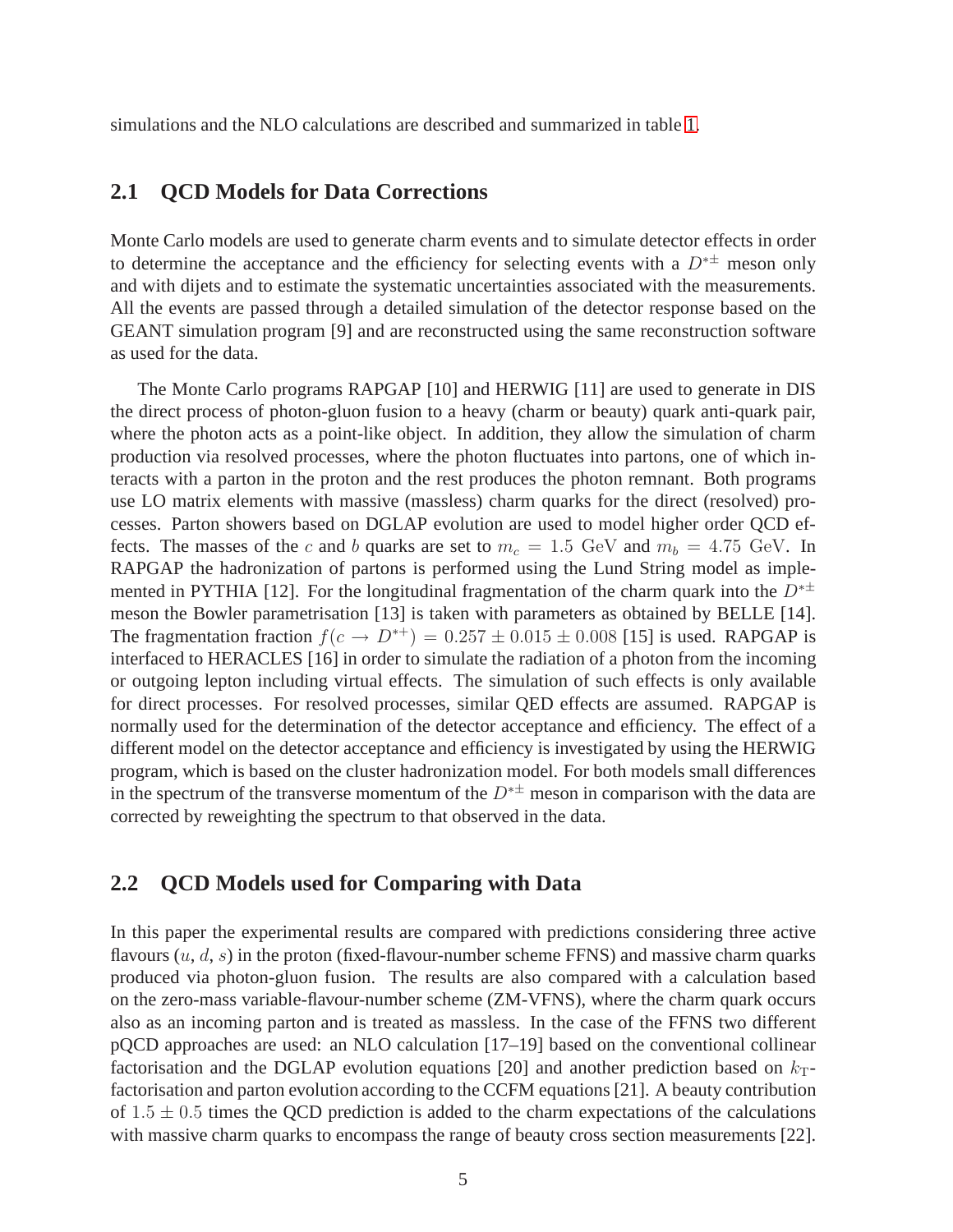According to Monte Carlo studies, the contribution of beauty quarks is approximately 3% for events with  $D^{*\pm}$  mesons and 7% for events with  $D^{*\pm}$  mesons with dijets. The basic parameter choices for the various pQCD programs and the range of their variations are summarised in table [1.](#page-6-0) Each of the variations is performed independently to determine specific cross section uncertainties. These uncertainties and the assumed error on the beauty contribution are added in quadrature to obtain the total theoretical uncertainty which is shown in the figures as a band. The programs implementing the above approaches are discussed in the following.

|                             | $p$ -PDF<br>$\gamma$ -PDF                   | $\mu$                                                                           | $m_c$ [GeV]        | fragmentation                                                                |
|-----------------------------|---------------------------------------------|---------------------------------------------------------------------------------|--------------------|------------------------------------------------------------------------------|
| <b>RAPGAP</b>               | CTEQ6L $[23]$ <sup>1</sup><br>SAS-G 2D [24] | $\sqrt{Q^2+p_{\rm T}^2}$                                                        | 1.5                | Bowler a=0.22, b=0.56 [14]                                                   |
| <b>CASCADE</b><br>variation | $A0$ [25]<br>$A+$ , $A-$ [25]               | $\mu_{\rm r} = \sqrt{4m_c^2 + p_{\rm T}^2}$<br>$1/2 \mu_r - 2 \mu_r$            | 1.5<br>$1.4 - 1.6$ | Bowler a=0.22, b=0.56 [14]<br>Peterson $\epsilon_c$ : 0.025 – 0.060 [26, 27] |
| <b>HVQDIS</b><br>variation  | <b>CTEQ5F3</b> [28]                         | $\sqrt{Q^2+4m_c^2}$<br>max $(2 m_c, 1/\sqrt{2} \mu)$ –<br>$\sqrt{2}$ $\mu$ [29] | 1.5<br>$1.4 - 1.6$ | Kartvelishvili $\alpha = 3.0$ [26]<br>$\alpha$ : 2.5 – 3.5                   |
| <b>ZM-VFNS</b><br>variation | CTEQ6.1M [23]                               | $\sqrt{(Q^2+(p_{\rm T}^*)^2)/2}$<br>$1/\sqrt{2} \mu - \sqrt{2} \mu$             | 1.5                | [30]                                                                         |

<span id="page-6-0"></span>Table 1: Parton density functions (PDFs) and parameters used in the Monte Carlo simulations and the NLO programs. The renormalisation and factorisation scales are set equal,  $\mu = \mu_r = \mu_f$ (apart from CASCADE where  $\mu_f$  is kept fixed at  $\mu_f = \sqrt{\hat{s} + Q_T^2}$ , where the invariant mass squared and the transverse momentum squared of the  $c\bar{c}$ -pair are denoted by  $\hat{s}$  and  $Q_T^2$ , respectively),  $m_c$  is the charm quark mass and  $\epsilon_c$  and  $\alpha$  are the fragmentation parameters according to the Peterson and the Kartvelishvili parametrisations. The range of variation for the different parameters is also indicated. Each of the variations is performed independently.

The NLO  $\mathcal{O}(\alpha_s^2)$  QCD FFNS predictions are calculated using the program HVQDIS. The CTEQ5F3 [28] parton densities of the proton are used. Charm quarks are fragmented in the  $\gamma p$  center-of-mass frame into  $D^{*\pm}$  mesons using the Kartvelishvili *et al.* [31] parametrisation for the fragmentation function which, for HVQDIS, yields a better description of the H1 data [26] than the Peterson [32] parametrisation. "Decays" of beauty quarks to  $D^{* \pm}$  mesons are parametrised by adapting the longitudinal as well as the transverse fragmentation distribution from RAPGAP using the Peterson model with  $\epsilon_b = 0.0080$ .

In order to compare parton level dijets of HVQDIS with hadron level dijets of the data, hadronization corrections have to be applied to the NLO calculations. They are estimated by using the RAPGAP and HERWIG Monte Carlo models described in the previous section. Dijets are reconstructed at the parton level from the generated quarks and gluons after the parton

<sup>&</sup>lt;sup>1</sup> For data corrections the CTEQ5L [28] parton density function is used for the proton.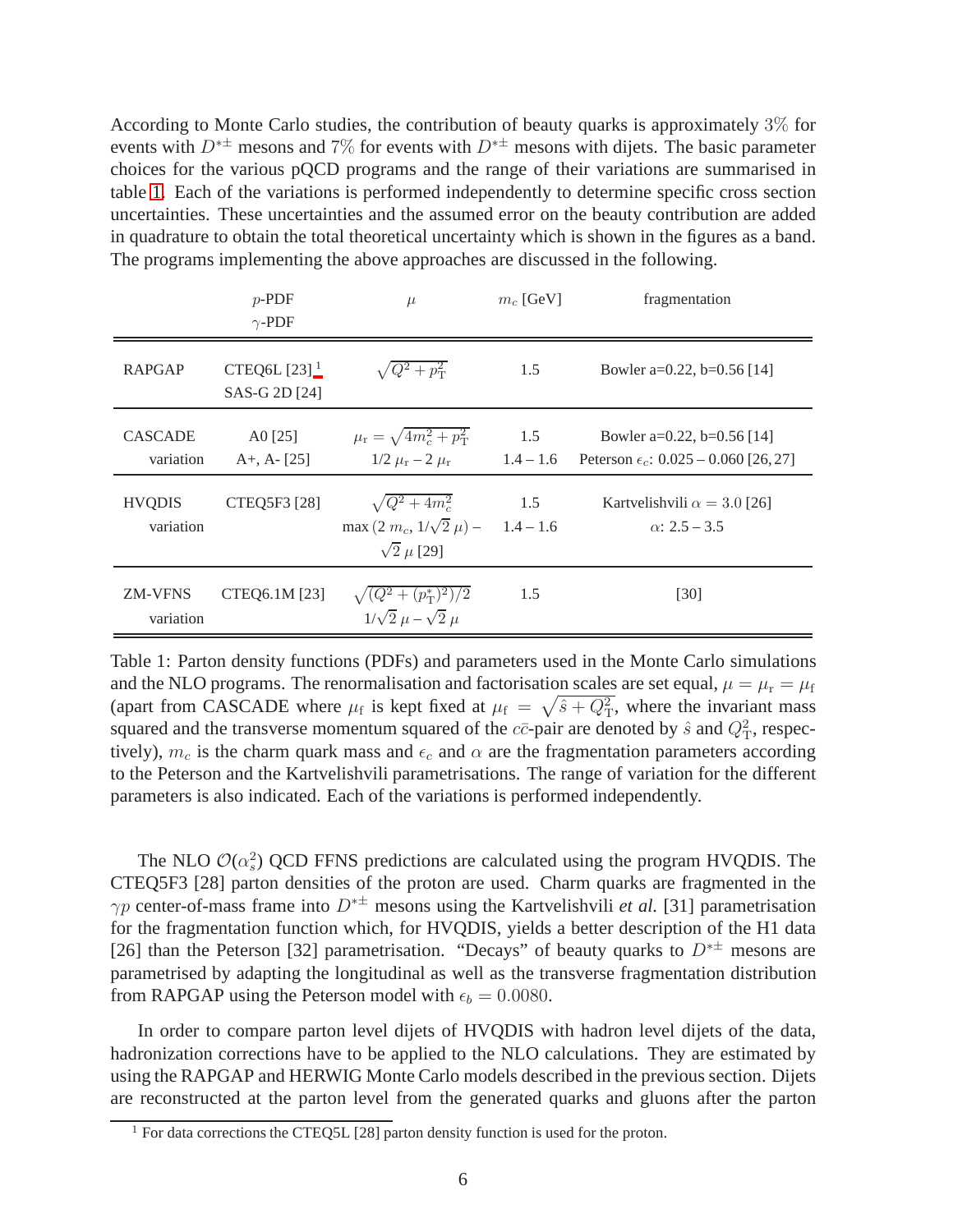showering step, using the same jet algorithm and selection cuts as at the hadron and detector levels. For each kinematic bin the ratio of the hadron to parton level cross section is calculated. The average values from the two Monte Carlo models are taken as hadronization corrections to the NLO predictions. They vary typically between  $-5\%$  and  $-20\%$  and occasionally amount to  $-40\%$  and up to  $+40\%$ . Their uncertainty is taken to be half the difference between the predictions of the two models. This uncertainty is added in quadrature to the other theoretical uncertainties to obtain the total error for the HVQDIS prediction of  $D^{* \pm}$  mesons with dijets.

The predictions based on the CCFM evolution equation are calculated using the CAS-CADE [33] program. In CASCADE the direct process  $\gamma g \to c\bar{c}$  is implemented using offshell matrix elements convoluted with the  $k<sub>T</sub>$ -unintegrated gluon distribution of the proton. The parametrisation set-A0 [25] is used for the latter. It has been determined from a fit to  $F_2$ data published by H1 [34] and ZEUS [35]. Time-like parton showers off the charm quark and anti-quark but not off initial state gluons are implemented. The hadronization of partons is performed in the same way as described in section 2.1 for RAPGAP. The sensitivity of the cross section to the parametrisation used for the longitudinal fragmentation of the charm quark into the  $D^{*\pm}$  meson is investigated by using the Peterson function with parameters as obtained by HERA measurements [26, 27] instead of the Bowler function. Resolved photon processes are not implemented in CASCADE.

An NLO QCD calculation of inclusive hadron production in DIS in the ZM-VFNS has recently become available [36]. This calculation treats the charm quark as massless. The contribution of the partonic subprocesses  $\gamma q \to q\bar{q}$  and  $\gamma q \to q\bar{q}$  for the production of charm and beauty quarks is considered at LO. The NLO corrections are large in certain kinematic regions. To allow a comparison of the data to the predictions from the "massless" calculation, it is required that the  $D^{*\pm}$  meson has a transverse momentum  $p_T^* > 2 \text{ GeV}$  in the  $\gamma p$  center-of-mass frame. At present, predictions from the "massless" approach exist only for inclusive  $D^{* \pm}$  meson production and not for the production of  $D^{* \pm}$  mesons with dijets.

#### **3 H1 Detector**

The data presented were collected with the H1 detector at HERA in the years 1999 and 2000. During this period HERA operated with 27.5 GeV positrons and 920 GeV protons colliding at a center-of-mass energy of  $\sqrt{s} = 318$  GeV. The data sample used for this analysis amounts to an integrated luminosity of  $\mathcal{L} = 47.0 \text{ pb}^{-1}$ .

A detailed description of the H1 detector is given in [37]. Here only the relevant components for this analysis are described. The positive z-axis of the H1 reference frame, which defines the forward direction, is given by the proton-beam direction. The scattered positron is identified and measured in the SpaCal calorimeter [38], a lead-scintillating fibre calorimeter situated in the backward region of the H1 detector, covering the polar angular range  $153° < \theta < 177.8°$ . The SpaCal also provides time-of-flight information which is used for triggering purposes. Hits in the backward drift chamber (BDC) are used to improve the identification of the scattered positron and the measurement of its angle. Charged particles emerging from the interaction region are measured by the Central Tracking Detector (CTD), which covers a range  $20° < \theta <$ 160°. The CTD comprises two large cylindrical Central Jet drift Chambers (CJCs) and two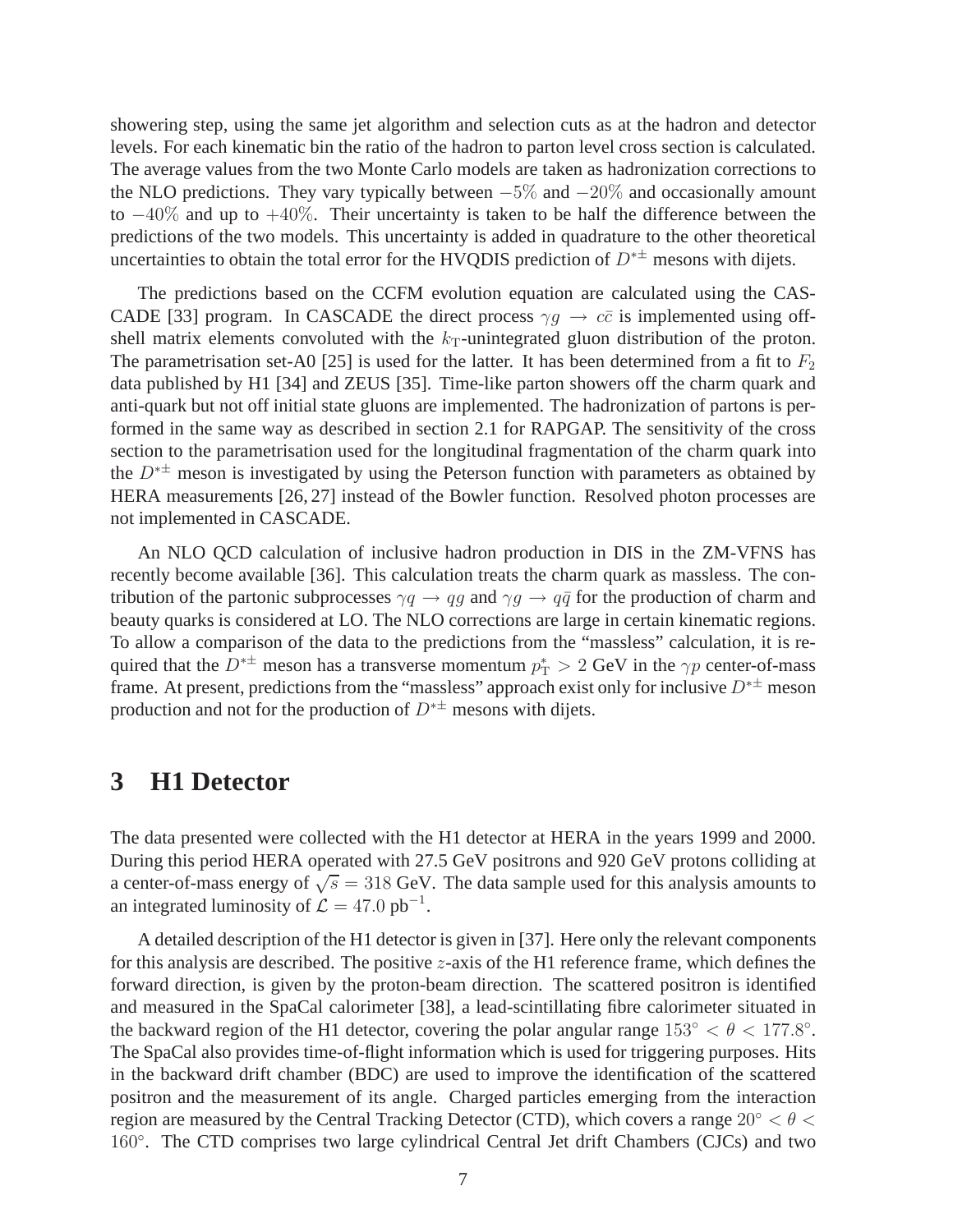z-chambers situated concentrically around the beam-line within a solenoidal magnetic field of 1.15 T. It also provides triggering information based on track segments measured in the  $r-\phi$ plane of the CJCs, and on the z-position of the event vertex obtained from the double layers of two multi-wire proportional chambers (MWPCs). In the central and forward region the track detectors are surrounded by a finely segmented Liquid Argon Calorimeter (LAr). It consists of an electromagnetic section with lead absorbers and a hadronic section with steel absorbers and covers the range  $4^{\circ} < \theta < 154^{\circ}$ .

The luminosity determination is based on the measurement of the Bethe-Heitler process  $(ep \rightarrow ep\gamma)$ , where the photon is detected in a calorimeter located downstream of the interaction point in the positron beam direction.

#### **4 Event Selection**

At fixed center-of-mass energy,  $\sqrt{s}$ , the kinematics of the inclusive scattering process  $ep \rightarrow eX$ is determined by any two of the following Lorentz-invariant variables: the Bjorken scaling variable x, the inelasticity y, the square of the four-momentum-transfer  $Q^2$  and the invariant mass squared  $W<sup>2</sup>$  of the hadronic final state. In this analysis these variables are determined from the measurement of the scattered positron energy,  $E'_{e}$ , and its polar angle,  $\theta'_{e}$ , according to

$$
Q^{2} = 4E_{e}E'_{e}\cos^{2}\left(\frac{\theta'_{e}}{2}\right) \qquad y = 1 - \frac{E'_{e}}{E_{e}}\sin^{2}\left(\frac{\theta'_{e}}{2}\right)
$$

$$
x = \frac{Q^{2}}{ys} \qquad W^{2} = Q^{2}\left(\frac{1-x}{x}\right), \qquad (1)
$$

where  $E_e$  is the incident positron beam energy.

The analysis covers the kinematic region  $2 \le Q^2 \le 100 \text{ GeV}^2$  and  $0.05 \le y \le 0.7$ . DIS events were triggered by requiring signals from the central drift chambers and the multi-wire proportional chambers in coincidence with signals from the scattered positron in the SpaCal. The identification and selection of the scattered positron is performed as described in [1].

 $D^{*\pm}$  mesons are reconstructed using the decay chain  $D^{*+} \to D^0 \pi_s^+ \to K^- \pi^+ \pi_s^+$  (and c.c.), where the notation  $\pi_s$  is used for the slow pion. The three decay tracks are measured in the central track detector. For all tracks particle identification is applied using the measurement of the energy loss,  $dE/dx$ , in the CJCs. The invariant mass of the  $K^-\pi^+$  system is required to be consistent with the nominal  $D^0$  mass within two standard deviations. The signal is extracted from a simultaneous fit to the distribution of  $\Delta m = m_{K\pi\pi} - m_{K\pi}$  of the  $D^{* \pm}$  meson candidates and of the wrong sign combinations  $(K^{\pm}\pi^{\pm})\pi^{\mp}_s$  which provide a good description of the shape of the uncorrelated background. Further details are described in [1,5,39]. The range of the transverse momentum and the pseudorapidity of the  $D^{* \pm}$  meson is restricted to 1.5  $\leq p_T \leq 15$  GeV and  $|\eta| \le 1.5$ , where  $p_T$  and  $\eta$  are defined in the laboratory frame with  $\eta = -\ln \tan \left(\frac{\theta}{2}\right)$  $\frac{\theta}{2}$ ). From the fit a total of 2604  $\pm$  77  $D^{*\pm}$  mesons is obtained.

In order to define the " $D^{* \pm}$  meson with dijets" sample, the  $k_T$ -cluster algorithm [40] in its inclusive mode is applied to the hadronic final state objects in the Breit frame for events containing a  $D^{* \pm}$  meson candidate. The hadronic objects are built by combining the energy depositions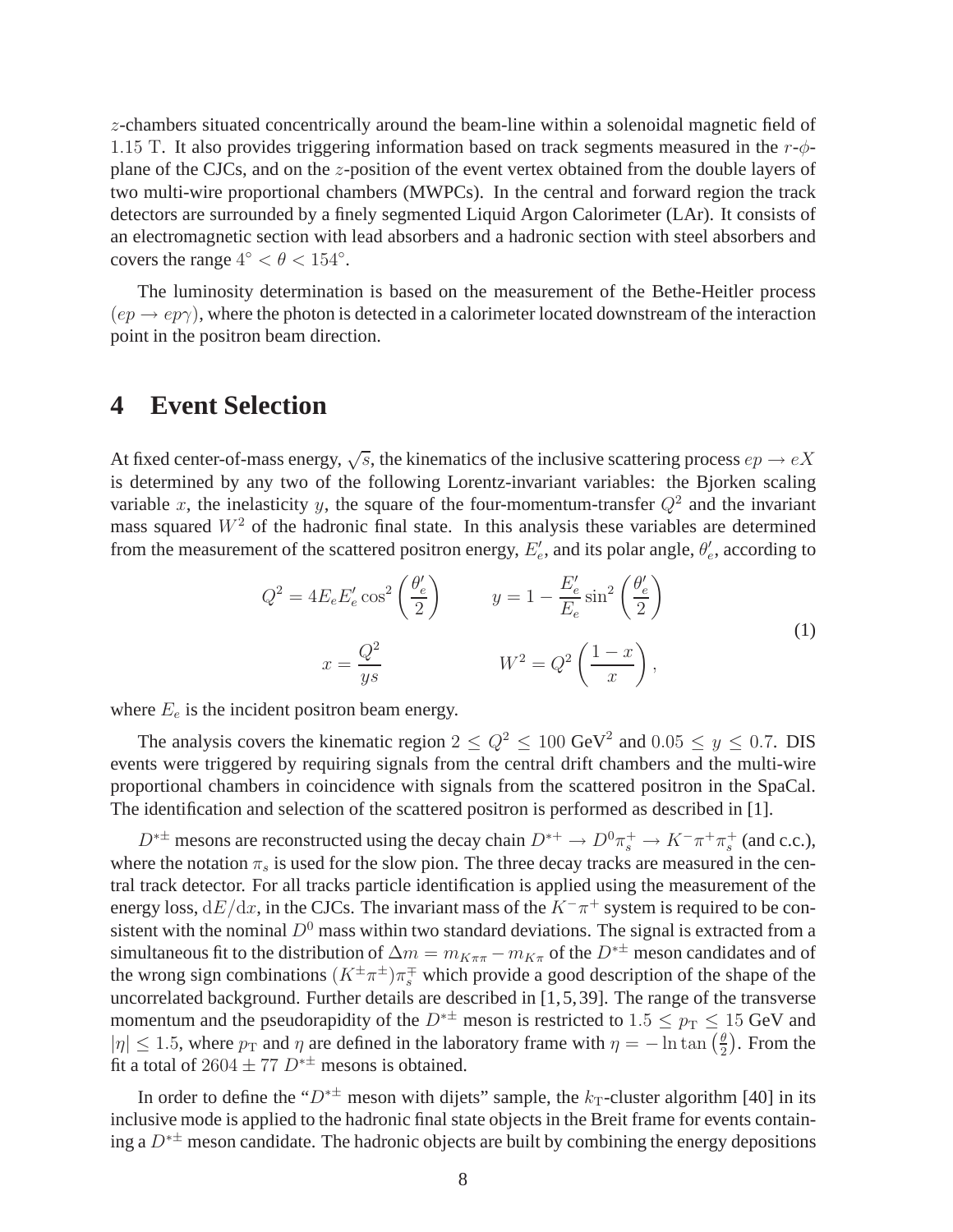in the SpaCal and the LAr calorimeter with the track momenta measured in the tracking system. Such objects have improved energy and angular resolution and are well suited for the low transverse momentum jets produced in charm events at HERA. For jets with transverse energy  $3 \le E_{\rm T}^{\rm jet} \le 5$  GeV the energy resolution is about 20%. When applying the jet algorithm, the four-vector of the reconstructed  $D^*$  meson is used instead of the four-vectors of its three decay particles. The jet algorithm is used with the separation parameter set to unity and using the E-recombination scheme, in which the four-vectors of the hadronic objects are added.

For the dijet selection, the transverse energies of the leading jets in the Breit frame are required to be  $E_{\text{ref}}^{\text{jet1(2)}} \ge 4(3)$  GeV, and their pseudorapidities in the laboratory frame have to fulfill  $-1 \le \eta_{\text{lab}}^{\text{jet},2} \le 2.5$ . Down to these low jet transverse energies Monte Carlo simulation studies show a very good correlation of the parton and reconstructed jet quantities for both jets. From a fit to the  $\Delta m$  distribution a total of 668 ± 49  $D^{*\pm}$  mesons is obtained for events fulfilling the dijet requirements. In about 90% of the events the  $D^{*\pm}$  meson belongs to one of the two leading jets in agreement with Monte Carlo predictions.

#### **5 Cross Section Determination and Systematic Errors**

The total visible cross section for inclusive  $D^{*\pm}$  meson production in deep-inelastic  $ep$  scattering, including requirements on the DIS phase space and on the kinematics of the  $D^{* \pm}$  meson, is calculated from the observed number of  $D^{* \pm}$  mesons,  $N_{D^{* \pm}}$ , according to

$$
\sigma(e^+p \to e^+D^{*\pm}X) = \frac{N_{D^{*\pm}}}{\mathcal{L} \cdot Br \cdot \epsilon \cdot (1 + \delta_{\text{rad}})}.
$$
\n(2)

Here Br refers to the branching ratio  $Br(D^{*+} \to D^0 \pi^+) \cdot Br(D^0 \to K^- \pi^+) = 0.0258$  [41] and  $\mathcal L$  to the integrated luminosity. The factor  $\epsilon = 31\%$  corrects for the acceptance loss due to the track selection cuts and the detector efficiency and resolution. The QED radiative correction,  $\delta_{rad}$ , amounts to  $-2\%$ . For differential cross sections the data sample is divided into bins and the number of  $D^{*\pm}$  mesons is extracted in each bin separately. The visible total and differential cross section for the  $D^{*\pm}$  mesons with dijets is defined in a similar way.

The systematic errors on the cross section measurements are estimated as follows (numbers are given for the total visible cross section):

- The trigger efficiency is monitored using data samples with independent trigger conditions. Its associated uncertainty is estimated to be 2%.
- The uncertainty in the track reconstruction efficiency leads to an error of 4.8%.
- To account for possible imperfections in the description of low transverse momentum tracks by the Monte Carlo simulation the requirement for the minimal transverse momentum of the  $\pi_s$  candidate is varied from 120 MeV to 150 MeV. This leads to a cross section change of 4%.
- An error of 3% due to the uncertainty on the  $dE/dx$  measurement used for particle identification is estimated.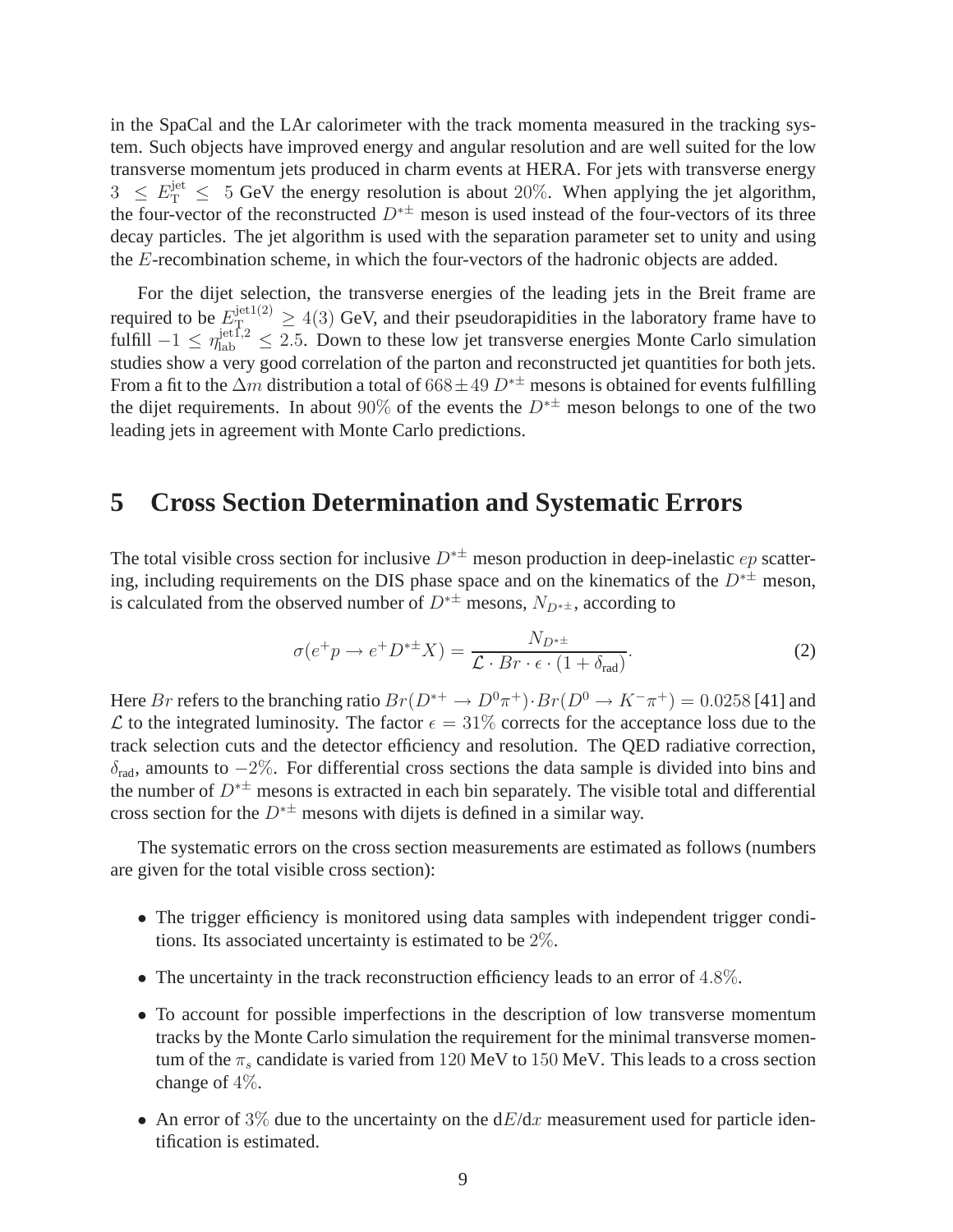| <b>Systematic Uncertainties</b>                              | $D^{*\pm}$ meson | $D^{*\pm}$<br>$+$ dijets |
|--------------------------------------------------------------|------------------|--------------------------|
| Trigger efficiency                                           |                  | $\pm 2\%$                |
| Track reconstruction efficiency                              | $\pm 4.8\%$      |                          |
| $dE/dx$ measurement                                          |                  | $\pm$ 3\%                |
| Description of $\pi_s$ tracks with low $p_T$                 |                  | $-4\%$                   |
| $D^{*\pm}$ signal extraction                                 | $\pm 4.9\%$      |                          |
| Measurement errors on $E_e'$ and $\theta_e'$                 | $\pm 1.8\%$      |                          |
| Luminosity measurement                                       | $\pm 1.5\%$      |                          |
| Branching ratio                                              | $\pm 2.5\%$      |                          |
| Model dependence of acceptance and reconstruction efficiency |                  | $\pm 1\%$                |
| Hadronic energy scale of the LAr Calorimeter                 |                  | $\pm 4\%$                |
| Hadronic energy scale of the SpaCal Calorimeter              |                  | $\pm 1\%$                |
|                                                              | $+8\%$           | $+9\%$                   |
|                                                              | $-9\%$           | $-11\%$                  |

<span id="page-10-0"></span>Table 2: Experimental systematic uncertainties on the total visible production cross section for inclusive  $D^{*\pm}$  mesons and for  $D^{*\pm}$  mesons with dijets.

- The systematic error of the  $D^{*\pm}$  signal extraction procedure is estimated to be 4.9%.
- The estimated uncertainties on the measurement of the scattered positron energy  $E'_e$  of 1% and of its polar angle  $\theta'_e$  of 1 mrad lead to an error of 1.8%.
- A model uncertainty of 1% is estimated from the difference in the correction factor for the acceptance and efficiency obtained with RAPGAP and HERWIG.
- An uncertainty of  $1.5\%$  is caused by the error in the determination of the luminosity.
- The uncertainty on the  $D^{*+}$  and  $D^0$  branching ratios contributes an error of 2.5%.
- For the analysis of  $D^{*\pm}$  mesons with dijets additional errors of 4% and 1% are taken into account. They arise from the uncertainty in the hadronic energy scale of the LAr  $(4\%)$ and the SpaCal (7%), respectively.

The systematic uncertainties on the total visible cross section are summarized in table [2.](#page-10-0) For the differential cross section measurements the systematic errors are evaluated separately for each bin. All contributions are added in quadrature to obtain the total systematic errors.

## **6 Inclusive** D∗± **Meson Cross Sections**

The cross section for inclusive  $D^{* \pm}$  meson production in the DIS kinematic region  $2 \leq Q^2 \leq$ 100 GeV<sup>2</sup>, 0.05  $\leq y \leq 0.7$  and in the visible  $D^{*\pm}$  range 1.5  $\leq p_T \leq 15$  GeV and  $|\eta| \leq 1.5$  is found to be

$$
\sigma_{\rm vis}(e^+p \to e^+D^{*\pm}X) = 6.99 \pm 0.20 \, (\text{stat.}) \, \, {}^{+0.57}_{-0.63} \, (\text{syst.}) \, \text{nb.} \tag{3}
$$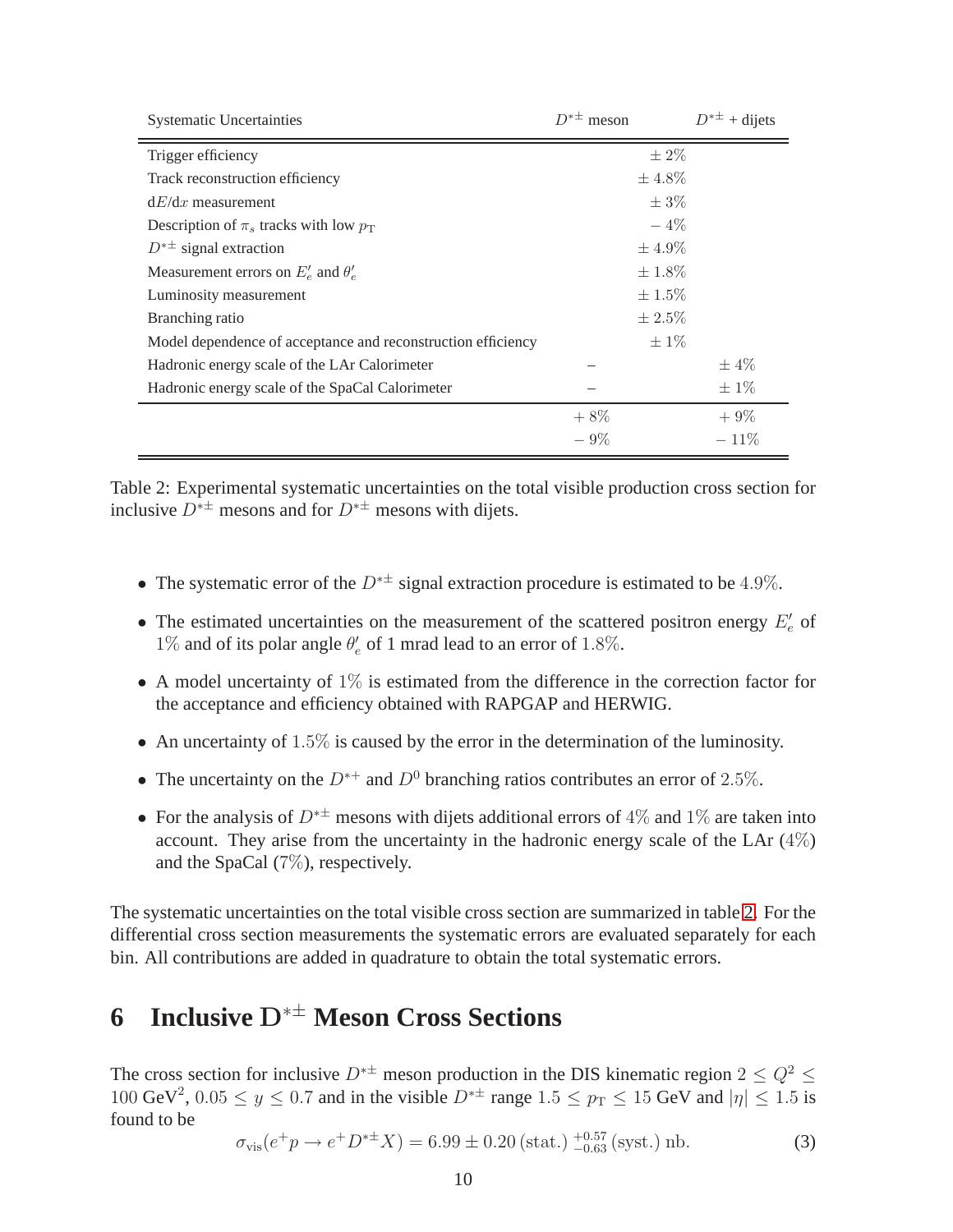A comparison with the predictions from HVQDIS and CASCADE is shown in table [3.](#page-11-0) The models include a small beauty contribution as described in section 2. The predictions of both calculations are slightly below the data ( $\sim 12\%$ ) but are consistent with the data within errors. The quoted theoretical errors include the variations of the scale  $\mu$ , the charm quark mass  $m_c$  and the fragmentation parameters as indicated in table [1.](#page-6-0) All these contributions to the theoretical uncertainty are of roughly similar size. These uncertainties and the assumed error on the beauty contribution, which leads to a relatively small cross section error, are all added in quadrature to define the total theoretical uncertainty. Use of the MRST2004F3NLO [42] instead of the CTEQ5F3 parton densities of the proton for HVQDIS results in a 9% decrease of the cross section. If for the  $k_T$ -unintegrated gluon distribution of the proton in CASCADE the J2003 set-1 [43] parametrisation is used, instead of set-A0, the cross section increases by  $3\%$ .

|                                                          | H1 data                                                                                                                                                                                                                      | <b>HVODIS</b> | CASCADE |
|----------------------------------------------------------|------------------------------------------------------------------------------------------------------------------------------------------------------------------------------------------------------------------------------|---------------|---------|
| $\sigma_{\text{vis}}(e^+p \rightarrow e^+D^{*\pm}X)$     | $6.99 \pm 0.20$ (stat.) $^{+0.57}_{-0.63}$ (syst.) nb $6.11^{+0.55}_{-0.61}$ nb $6.19^{+0.72}_{-0.63}$ nb                                                                                                                    |               |         |
| $\sigma_{\text{vis}}(e^+p \rightarrow e^+D^{*\pm}$ jj X) | $1.60 \pm 0.12$ (stat.) $^{+0.14}_{-0.18}$ (syst.) nb $1.35^{+0.17}_{-0.13}$ nb $1.65^{+0.10}_{-0.09}$ nb                                                                                                                    |               |         |
|                                                          | $\frac{\sigma_{\text{vis}}(e^+p \to e^+D^{*\pm} \text{jj }X)}{\sigma_{\text{vis}}(e^+p \to e^+D^{*\pm} X)}$ 0.228 ± 0.014 (stat.) ± 0.011 (syst.) 0.221 <sup>+0.029</sup> 0.267 <sup>+0.020</sup><br>0.225 <sup>-6.020</sup> |               |         |

<span id="page-11-0"></span>Table 3: Comparison of the cross sections for inclusive  $D^{*\pm}$  meson production and dijet production in association with a  $D^{* \pm}$  meson and of their ratio with the predictions from HVQDIS and CASCADE. The errors on the predictions include the variations of parameters, as indicated in table [1,](#page-6-0) and the assumed  $\pm 33\%$  error on the beauty contribution added in quadrature.

In figure [1](#page-25-0) the single differential cross sections for inclusive  $D^{* \pm}$  production in the visible region are shown<sup>[2](#page-11-1)</sup> as a function of the event variables  $Q^2$ , x and W and of the  $D^{*\pm}$  observables  $p_{\text{T}}$  and  $\eta$  and of the inelasticity z. The latter is defined as  $z = P \cdot p/P \cdot q = (E - p_z)_{D^*}/2yE_e$ , where  $P$ , q and  $p$  denote the four-momenta of the incoming proton, the exchanged photon and the observed  $D^{* \pm}$  meson, respectively. This quantity is a measure of the fraction of photon energy transferred to the  $D^{* \pm}$  meson in the proton rest frame and it is sensitive to both the production mechanism and the  $c \to D^{*\pm}$  fragmentation function. The measured cross sections shown in figure [1](#page-25-0) are listed in tables [4](#page-19-0) and [5](#page-20-0) and are in good agreement with previous measurements from H1 [1]. Double differential cross sections as functions of  $Q^2$  and x are listed in table [6.](#page-20-1)

Figure [1](#page-25-0) includes the expectations from the HVQDIS and the CASCADE programs. The ratio R of the theoretical to the measured cross section is also shown for selected distributions. The steep fall of the cross section as a function of  $Q^2$  and x is described by both HVQDIS and CASCADE. There is reasonable agreement between HVQDIS and the data for the different single differential cross sections with the exception of the medium values of  $p_T$  and the region  $\eta > 0$ , where the measured  $D^{*\pm}$  meson production cross section is larger than predicted. An

<span id="page-11-1"></span> $2$ The bin averaged cross section is shown at the position of the centre-of-gravity of the cross section in that bin as calculated by RAPGAP.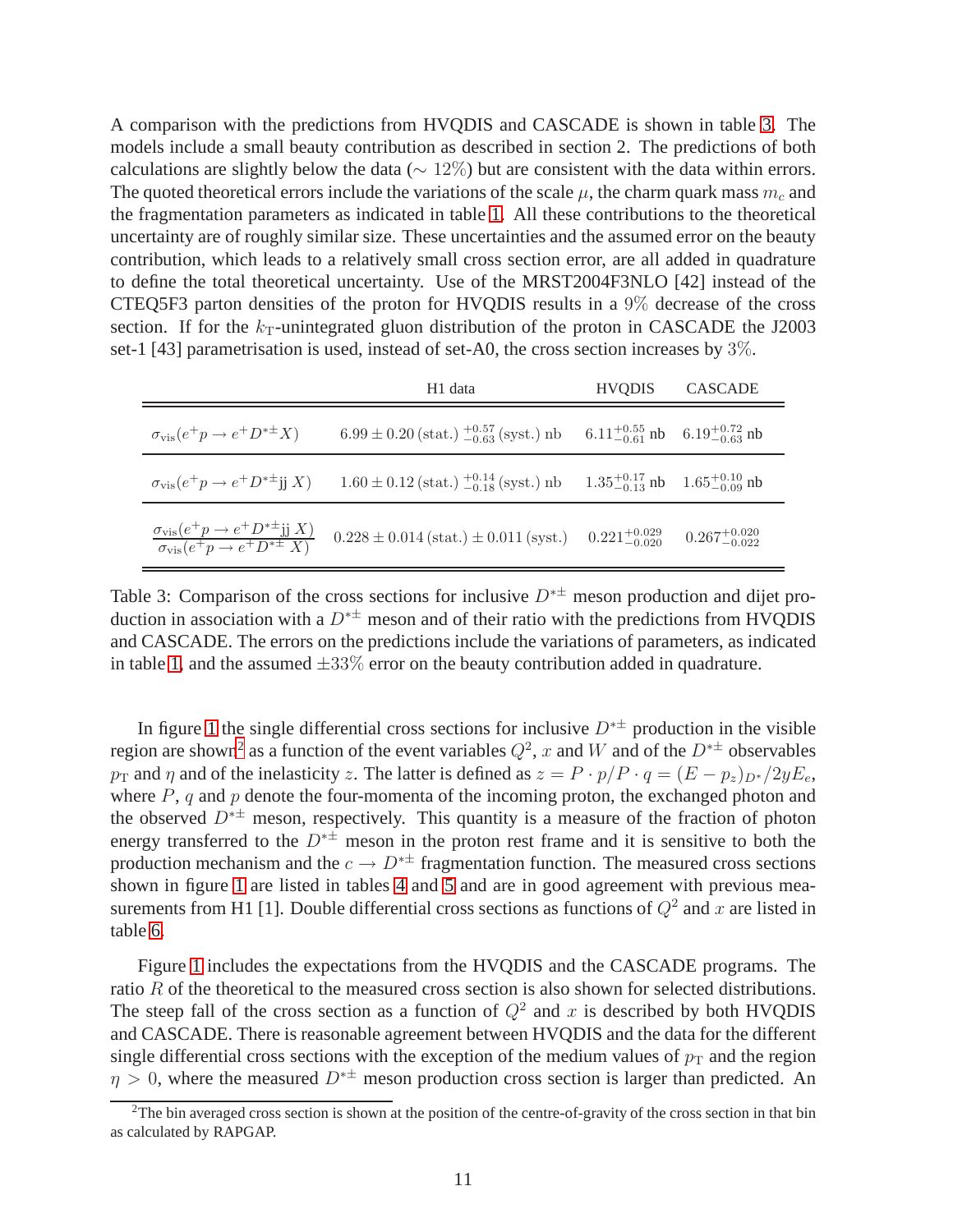excess is also observed at small z, a region correlated with the forward direction ( $\eta > 0$ ). Already in [1] indications of an excess observed in the data at large pseudorapidities ( $0.5 < \eta <$ 1.5) and small z with respect to the HVQDIS expectation had been reported. The data presented here confirm this excess with better statistical precision and across the whole range of  $Q^2$ , as shown in a detailed study of correlations among the observables in  $D^{* \pm}$  meson production [39]. The predictions from the CASCADE program are found to generally agree better with the data than those from HVQDIS. An excess of the data over collinear NLO predictions at  $\eta > 0$  and small z has been also observed in the photoproduction of  $D^{* \pm}$  mesons [44].

In figure [2](#page-26-0) the inclusive  $D^{*\pm}$  production cross section with the additional condition on the  $D^{*\pm}$  meson  $p_T^* > 2.0$  GeV, in order to be able to compare with the ZM-VFNS predictions, is shown. The predictions of CASCADE and particularly the one of the ZM-VFNS approach are not able to describe the data at large x and large  $Q^2$ , while HVQDIS is consistent with the data within errors. The expectation of the ZM-VFNS calculation is very close to the one from CASCADE for  $Q^2$  and x, however for the forward direction in  $\eta$  it is lower than CASCADE and similar to the expectation from HVQDIS. The measured cross sections are listed in table [7.](#page-21-0)

## **7 Production cross sections for** D∗± **Mesons with Dijets**

The production cross section of  $D^{*\pm}$  mesons with dijets in the kinematic region  $2 \leq Q^2 \leq$  $100 \text{ GeV}^2$ ,  $0.05 \le y \le 0.7$ , in the visible  $D^{*\pm}$  range  $1.5 \le p_T \le 15 \text{ GeV}$  and  $|\eta| \le 1.5$ , and with jets having Breit frame transverse energies  $E_{\rm T}^{\rm jet1(2)} \geq 4(3)$  GeV, and laboratory pseudorapidities  $-1 \le \eta_{\text{lab}}^{\text{jet1,2}} \le 2.5$ , is found to be

$$
\sigma_{\rm vis}(e^+p \to e^+D^{*\pm} \text{jj } X) = 1.60 \pm 0.12 \, (\text{stat.})^{\,+0.14}_{\,-0.18} \, (\text{syst.}) \, \text{nb.} \tag{4}
$$

The predictions from HVQDIS and CASCADE are listed in table [3.](#page-11-0) As for the inclusive  $D^{*\pm}$ meson analysis the nominal HVQDIS value is lower  $(16\%)$  than the data, but there is agreement within errors. The prediction by CASCADE agrees well with the data. The uncertainty of the two predictions due to fragmentation is much reduced compared to the inclusive  $D^{* \pm}$  meson case. For CASCADE, also the scale uncertainty is reduced while for HVQDIS it remains the dominant error contribution which is found to be even larger than for the inclusive production of D∗± mesons. Use of the MRST2004F3NLO instead of the CTEQ5F3 parton densities of the proton for HVQDIS results in a 1% increase of the cross section. If for the  $k_T$ -unintegrated gluon distribution of the proton in CASCADE the J2003 set-1 [43] parametrisation is used, instead of set-A0, the cross section increases by 1%.

The systematic uncertainty is reduced significantly in the ratio of the production cross section for  $D^{*\pm}$  mesons with dijets to the one for inclusive  $D^{*\pm}$  mesons

$$
\frac{\sigma_{\text{vis}}(e^+p \to e^+D^{*\pm}\text{jj }X)}{\sigma_{\text{vis}}(e^+p \to e^+D^{*\pm}X)} = 0.228 \pm 0.014 \text{ (stat.)} \pm 0.011 \text{ (syst.)}.
$$
\n(5)

As shown in table [3](#page-11-0) the expectation from the HVQDIS program agrees well with the measured ratio while CASCADE predicts a somewhat larger value.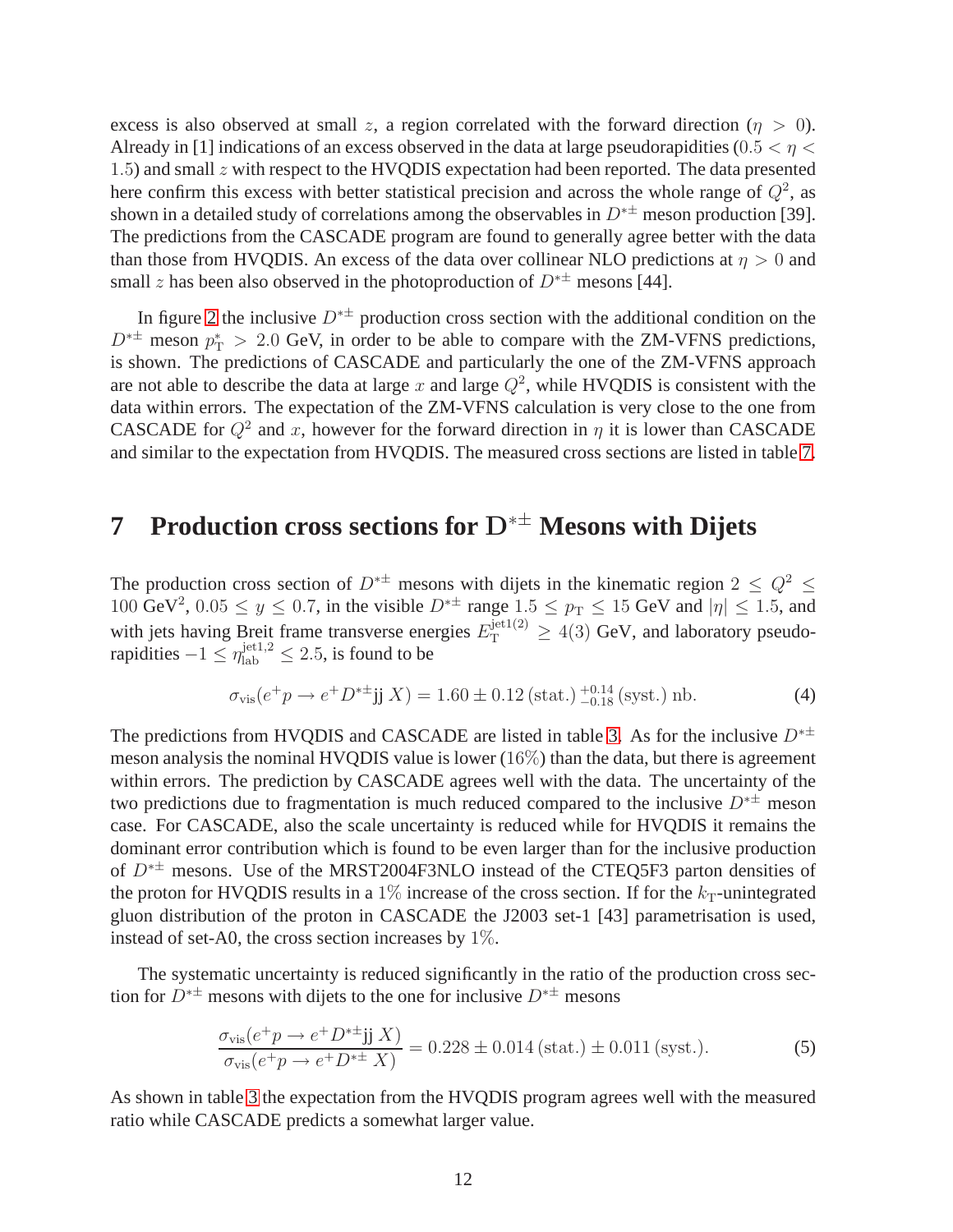In figure [3](#page-27-0) the differential cross sections for  $D^{* \pm}$  mesons with dijets are presented as functions of the event variables  $Q^2$  and x, and of the jet variables  $E_T^{\text{max}} = E_T^{\text{jet1}}$  which is the maximum transverse jet energy in the Breit frame and the invariant mass  $M_{ij}$  of the dijet system. The data are compared with the expectations from HVQDIS and CASCADE indicated by bands, which indicate the total theoretical uncertainty as described in section 2. The uncertainty on  $m_c$  is responsible for the large error of the HVQDIS prediction for low values of  $E_T^{\text{max}}$ . The quality of the description is more obvious in the ratio of the predicted to the measured cross sections, which is also shown in figure [3.](#page-27-0) Both HVQDIS and CASCADE describe the steep fall of the cross section as  $Q^2$  and x become large, though CASCADE systematically overestimates the cross section at high values of  $Q^2$  and x. The distributions of  $E_{\rm T}^{\rm max}$  and  $M_{\rm jj}$  are well described by both HVQDIS and CASCADE.

The absolute difference in azimuthal angle in the Breit frame,  $\Delta \phi = |\phi_{jet 1} - \phi_{jet 2}|$ , is shown in figure [4](#page-28-0) as a double differential cross section for two ranges of  $Q^2$ . In the LO photon-gluon fusion process ( $\gamma g \to c\bar{c}$ ) the two jets are expected to be back-to-back, i.e.  $\Delta \phi = 180^{\circ}$ . The contributions at  $\Delta \phi < 180^\circ$  arise primarily from hard gluon emissions and fragmentation effects. HVQDIS allows radiation of one hard gluon in NLO, while CASCADE includes the radiation of one or more gluons in the parton showering process and it contains transverse momentum  $k<sub>T</sub>$  effects of the exchanged gluons. The measured cross sections for large  $\Delta\phi$  (bin two and three) are well described by both theoretical approaches as expected. In order to be sensitive to higher order or  $k_T$  effects at smaller  $\Delta \phi$ , and because theoretical uncertainties are reduced, the following ratio is defined

$$
R_{\text{norm}}^{*} = \frac{\frac{\mathrm{d}^{2}\sigma_{\text{visy}}^{\text{theory}}}{\mathrm{d}Q^{2}\mathrm{d}\Delta\phi}}{\int \frac{\mathrm{d}^{2}\sigma_{\text{visy}}^{\text{theory}}}{\mathrm{d}Q^{2}\mathrm{d}\Delta\phi}} / \frac{\frac{\mathrm{d}^{2}\sigma_{\text{visy}}^{\text{data}}}{\mathrm{d}Q^{2}\mathrm{d}\Delta\phi}}{\int \frac{\mathrm{d}^{2}\sigma_{\text{visy}}^{\text{data}}}{\mathrm{d}Q^{2}\mathrm{d}\Delta\phi}} \quad . \tag{6}
$$

This double ratio of theory over data is also shown in figure [4](#page-28-0) as well as the data points to indicate the experimental errors. At the lowest values of  $\Delta\phi$  (bin 1), CASCADE is slightly above the data, indicating that the  $k<sub>T</sub>$ -distribution in the unintegrated gluon density in CASCADE is too broad. HVQDIS, on the other hand, underestimates the cross section at the lowest  $\Delta \phi$ , both at lower and at higher  $Q^2$ , indicating that in this approach effects beyond NLO are needed to match the data. Similar conclusions were obtained in photoproduction from measurements of the azimuthal correlations of a  $D^{* \pm}$  meson and a jet not associated to the  $D^{* \pm}$  meson [44] and of dijets in events with a  $D^{*\pm}$  meson [45]. The measured cross sections are listed in table [8.](#page-22-0)

The jet which contains the  $D^{*\pm}$  meson,  $D^*$ -jet (DJ)<sup>[3](#page-13-0)</sup>, and the other jet (OJ) with the highest  $E^{\rm jet}_{\rm T}$  $T<sub>T</sub><sup>jet</sup>$  not containing the  $D^{* \pm}$  meson are further investigated. The OJ allows a larger region in rapidity to be accessed, the more forward direction, compared to the DJ. In figure [5](#page-29-0) the cross section is shown as a function of the pseudorapidity of the  $D^*$ -jet, the other jet, and of the difference in pseudorapidity of the two jets,  $\Delta \eta = \eta_{\text{DJ}} - \eta_{\text{OJ}}$ , all measured in the Breit frame. The pseudorapidity distributions are reasonably reproduced by both HVQDIS and CASCADE. While the region of small values of  $|\Delta \eta|$ , which might be expected to be particularly sensitive to low-x dynamics [46], is well described, small discrepancies are observed for forward going

<span id="page-13-0"></span> $3$ It is typically one of the two leading jets. However this is not required in which case the only constraint on the  $D^*$ -jet is due to the  $D^{*\pm}$  meson kinematic cuts.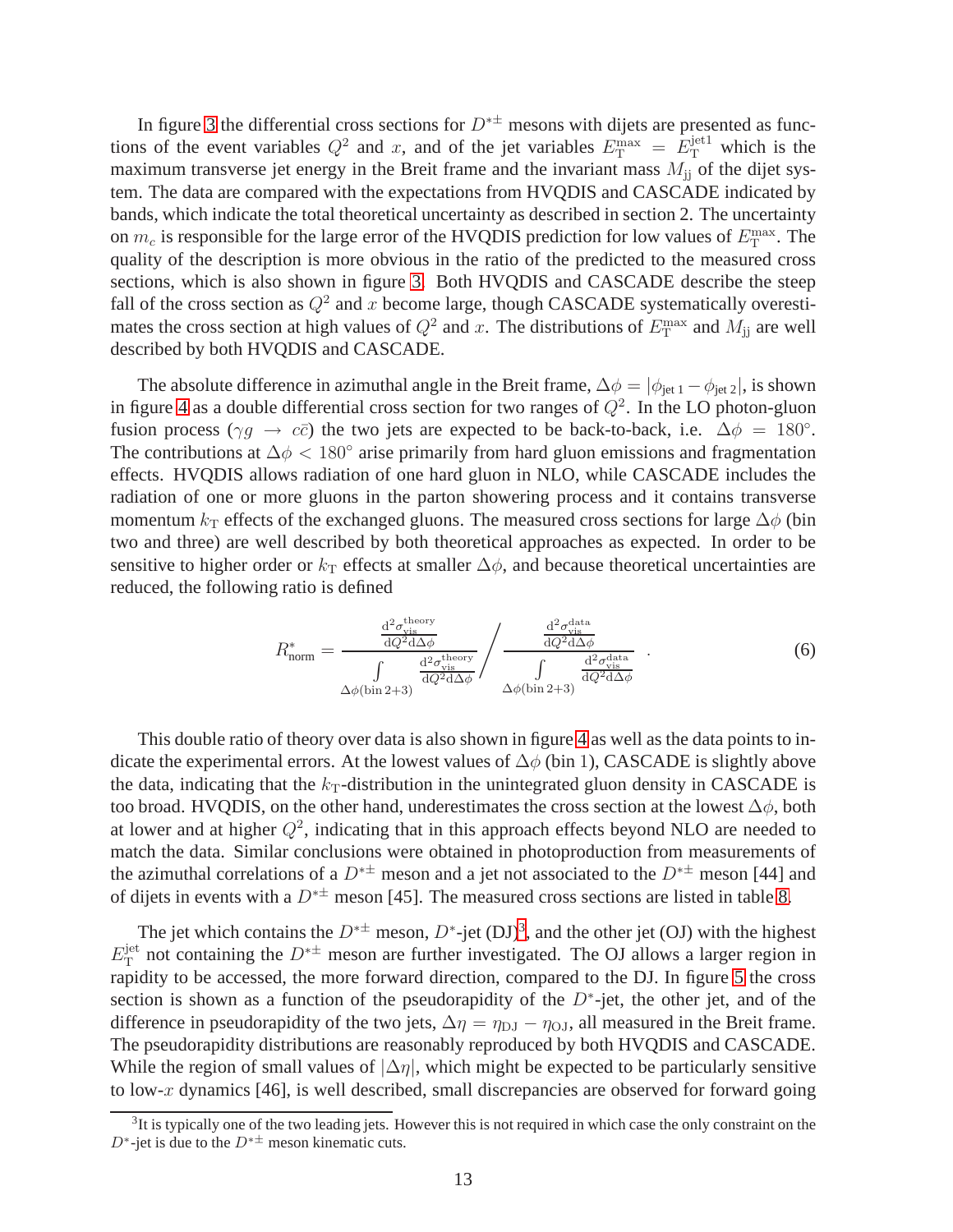other jets and for large  $|\Delta \eta|$ . These are more clearly seen in the ratio  $R_{\rm norm}$ <sup>[4](#page-14-0)</sup> which has reduced theoretical uncertainty. The measured cross sections are listed in table [9.](#page-23-0)

To further improve the understanding of the charm production mechanism in DIS, the observables  $x_{\gamma}^{\text{obs}}$  and  $x_{\text{g}}^{\text{obs}}$  are investigated. At LO they give the observed fraction of the photon momentum carried by the parton involved in the hard subprocess and the observed fraction of the proton momentum carried by the gluon, respectively. The determination of both quantities involves the partons emerging from the hard subprocess, which are approximated by the  $D^*$ -jet and the other jet.

The observable  $x_{\gamma}^{\text{obs}}$  is defined as

$$
x_{\gamma}^{\text{obs}} = \frac{(E^* - p_z^*)_{\text{DJ}} + (E^* - p_z^*)_{\text{OJ}}}{(E^* - p_z^*)_{\text{had}}},\tag{7}
$$

where  $E^*$  and  $p_z^*$  are measured in the  $\gamma p$  center-of-mass frame. In the numerator  $(E^* - p_z^*)$  is summed over all particles belonging to the two jets and in the denominator  $(E^* - p_z^*)_{had}$  is the sum over all hadronic final state objects. In figure [6](#page-30-0) the single differential cross section for the production of dijets with a  $D^{*\pm}$  meson is shown as a function of  $x_{\gamma}^{\text{obs}}$  and double differentially in three bins of  $Q^2$ . The distribution of  $x_{\gamma}^{\text{obs}}$  peaks close to 1 as expected from direct processes, but has significant contributions at lower values. The HVQDIS predictions are in reasonable agreement with the measured cross section as a function of  $x_{\gamma}^{\text{obs}}$ , and they describe the  $Q^2$  dependence of  $x_{\gamma}^{\text{obs}}$ , indicating that there is no need for an additional resolved photon contribution beyond what is already included at NLO. CASCADE also provides a reasonable description. The expectation by RAPGAP with direct and resolved contributions is similar to the HVQDIS prediction. For  $Q^2 > 5$  GeV<sup>2</sup> the data can be described by multiplying the RAPGAP direct contribution by a constant factor, independent of  $x_\gamma^{\text{obs}}$ . However, for  $Q^2 < 5$  GeV<sup>2</sup> the data indicate that a constant factor would not be sufficient, and only the addition of a resolved photon component leads to a good description in LO models based on collinear factorisation.

The observable  $x_g^{\text{obs}}$  is defined as

$$
x_g^{\text{obs}} = \frac{E_{\text{T,DJ}}^* e^{\eta_{\text{DJ}}^*} + E_{\text{T,OJ}}^* e^{\eta_{\text{OJ}}^*}}{2E_p^*}.
$$
\n(8)

The single differential cross section for  $D^{* \pm}$  meson and dijet production is displayed in figure [7](#page-31-0) as a function of  $x_g^{\text{obs}}$  and double differentially in three regions of  $Q^2$ . The ratio  $R_{\text{norm}}$  has reduced theoretical uncertainty and is also shown in figure [7.](#page-31-0) Both HVQDIS and CASCADE with the parameter settings and the parton density functions listed in table [1](#page-6-0) describe the  $Q^2$  dependence of  $x_g^{\text{obs}}$ . The sensitivity to recent parton density parametrisations has been investigated by comparing with the predictions of HVQDIS using the MRST2004F3NLO parametrisation and the parametrisations set-B [25] and J2003 set-1 for the unintegrated gluon density in CAS-CADE. The differences for the various PDFs are small compared to the large uncertainties of the data. In figure [7](#page-31-0) the predictions for  $R_{\text{norm}}$  using for example MRST2004F3NLO and J2003 set-1 are compared to the default expectations using CTEQ5F3 and set-A0 with HVQDIS and CASCADE, respectively. The measured cross sections in bins of  $x_g^{\text{obs}}$  and  $x_\gamma^{\text{obs}}$  are listed in tables [10](#page-23-1) and [11.](#page-24-0)

<span id="page-14-0"></span><sup>&</sup>lt;sup>4</sup>Here all bins are used for the normalisation in contrast to  $R^*_{\text{norm}}$ .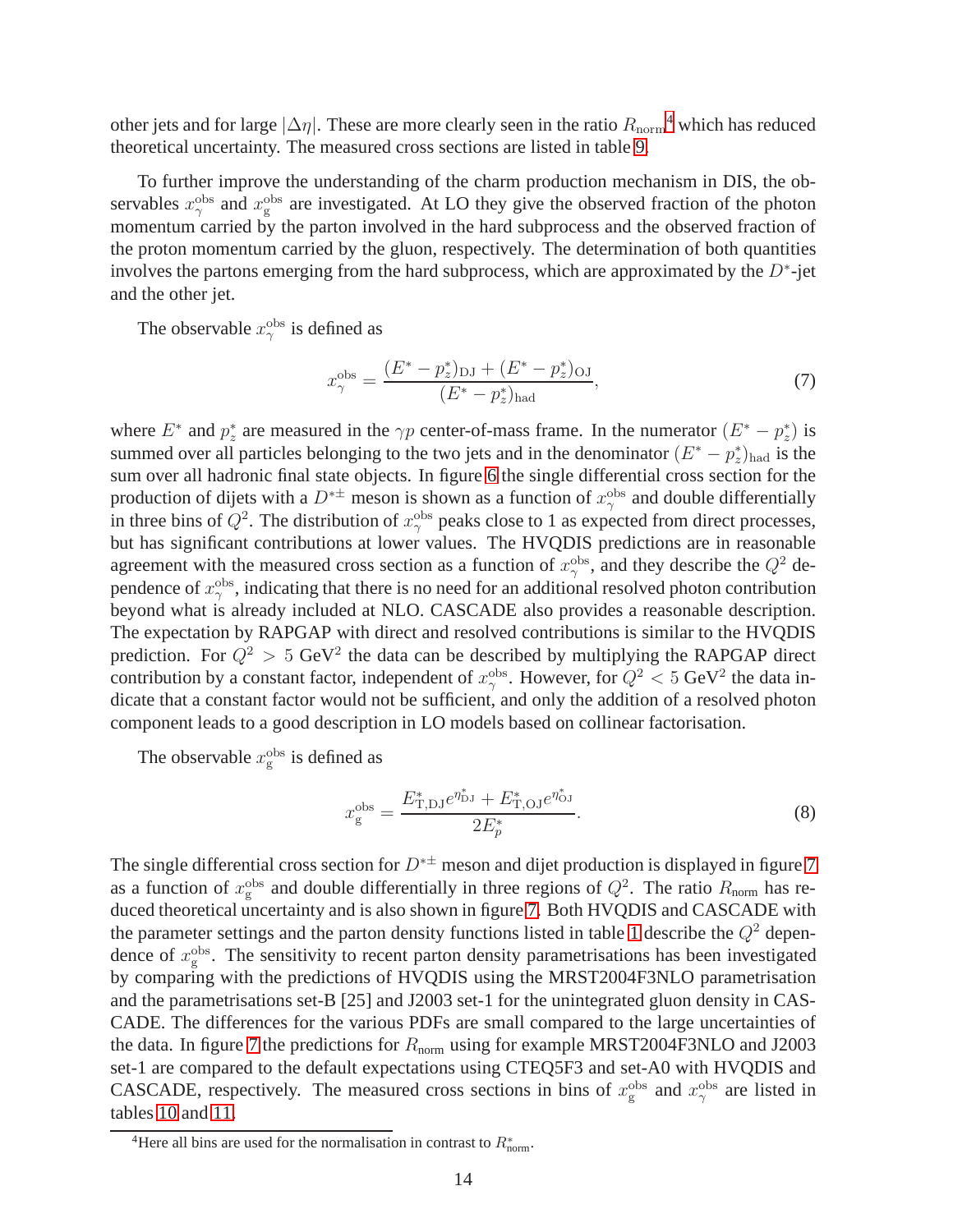#### **8 Summary**

Measurements of the total and differential cross sections for inclusive  $D^{* \pm}$  production in deepinelastic ep scattering are presented. In addition, cross sections are measured for dijets produced in events with a  $D^{*\pm}$  meson. The general features of the data are described by the QCD predictions in the FFNS as implemented in HVQDIS and CASCADE, which are based on either collinear factorisation and DGLAP evolution or  $k<sub>T</sub>$ -factorisation and CCFM evolution, respectively.

Overall, CASCADE matches the inclusive  $D^{* \pm}$  data somewhat better in normalisation and shape, and in particular in the positive pseudorapidity region. Furthermore the prediction of a calculation in the ZM-VFNS, where the charm quark is treated as massless is confronted with the data. It is also found to yield a satisfactory description.

Cross sections for the production of  $D^{* \pm}$  mesons with dijets in DIS are presented as a function of various event and jet kinematic variables. Both HVQDIS and CASCADE give reasonable descriptions of the differential cross sections with HVQDIS providing a slightly better match to the data. The discrepancy observed between both calculations and data for azimuthal differences of the two leading jets  $\Delta\phi$  below  $150^\circ$  indicates that the  $k_\text{T}$ -distribution in the unintegrated gluon density in CASCADE is too broad, and that in the approach of HVQDIS effects beyond NLO are needed to match the data.

The  $x_{\gamma}^{\text{obs}}$  dependence of the cross section is described within the experimental and theoretical uncertainties by HVQDIS, indicating that there is no need for an additional resolved photon contribution beyond what is already included at NLO. A reasonable description is obtained also by CASCADE. In addition, the  $x_g^{\text{obs}}$  distribution is in agreement with the QCD predictions. This confirms that the input gluon distributions to the models, obtained from fits to inclusive data, provide a good representation of the charm data.

#### **Acknowledgments**

We are grateful to the HERA machine group whose outstanding efforts have made this experiment possible. We thank the engineers and technicians for their work in constructing and maintaining the H1 detector, our funding agencies for financial support, the DESY technical staff for continual assistance and the DESY directorate for support and for the hospitality which they extend to the non DESY members of the collaboration.

### **References**

- [1] C. Adloff *et al.* [H1 Collaboration], Phys. Lett. B **528** (2002) 199 [\[hep-ex/0108039\]](http://arxiv.org/abs/hep-ex/0108039).
- [2] S. Chekanov *et al.* [ZEUS Collaboration], Phys. Rev. D **69** (2004) 012004 [\[hep-ex/0308068\]](http://arxiv.org/abs/hep-ex/0308068).
- [3] J. Breitweg *et al.* [ZEUS Collaboration], Eur. Phys. J. C **12** (2000) 35 [\[hep-ex/9908012\]](http://arxiv.org/abs/hep-ex/9908012).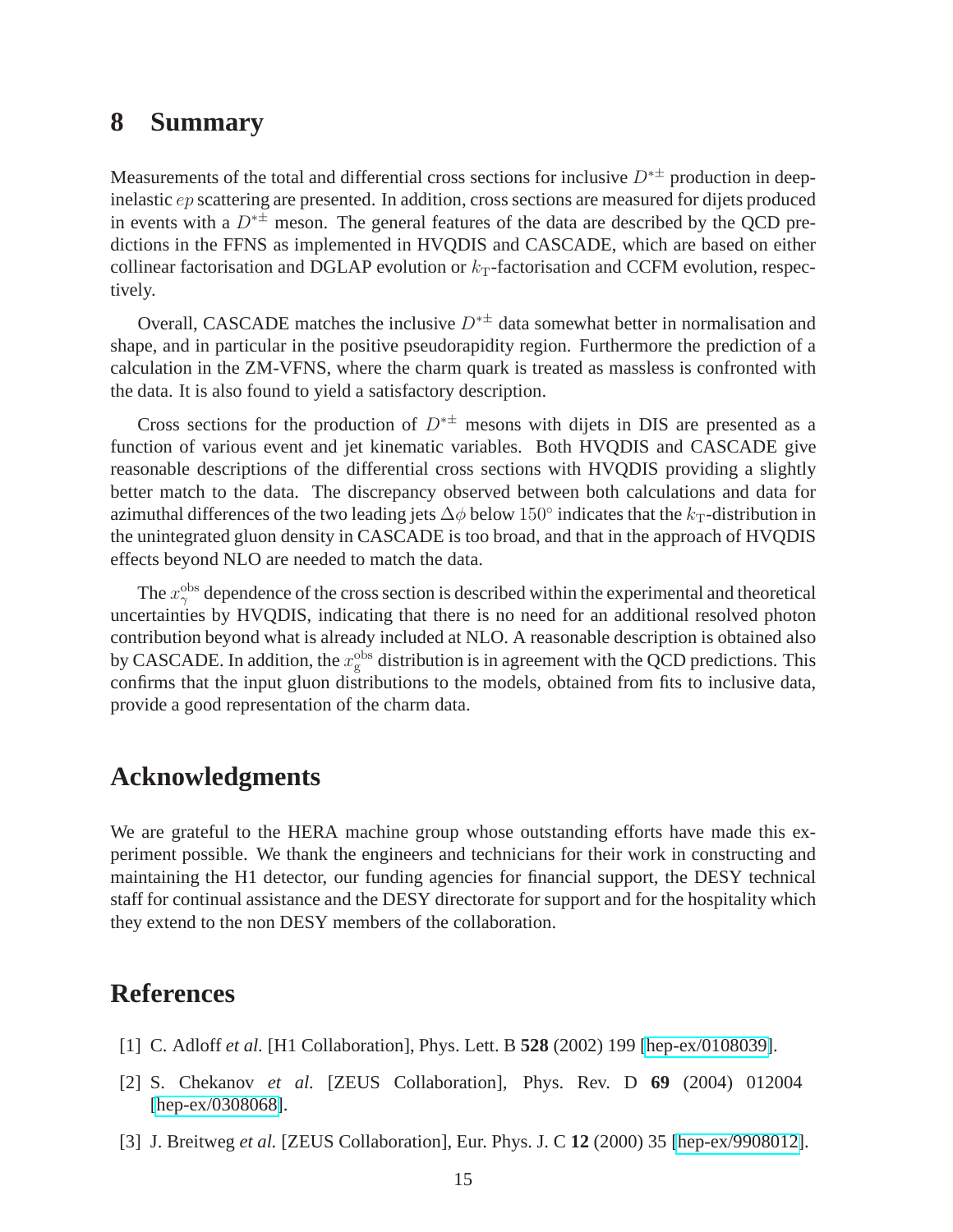- [4] C. Adloff *et al.* [H1 Collaboration], Nucl. Phys. B **545** (1999) 21 [\[hep-ex/9812023\]](http://arxiv.org/abs/hep-ex/9812023).
- [5] C. Adloff *et al.* [H1 Collaboration], Z. Phys. C **72** (1996) 593 [\[hep-ex/9607012\]](http://arxiv.org/abs/hep-ex/9607012).
- [6] J. Breitweg *et al.* [ZEUS Collaboration], Phys. Lett. B **407** (1997) 402 [\[hep-ex/9706009\]](http://arxiv.org/abs/hep-ex/9706009).
- [7] A. Aktas *et al.* [H1 Collaboration], Eur. Phys. J. C **38** (2005) 447 [\[hep-ex/0408149\]](http://arxiv.org/abs/hep-ex/0408149).
- [8] C. Adloff *et al.* [H1 Collaboration], Phys. Lett. B **415** (1997) 418 [\[hep-ex/9709017\]](http://arxiv.org/abs/hep-ex/9709017); J. Breitweg *et al.* [ZEUS Collaboration], Phys. Lett. B **479** (2000) 37 [\[hep-ex/0002010\]](http://arxiv.org/abs/hep-ex/0002010); C. Adloff *et al.* [H1 Collaboration], Eur. Phys. J. C **13** (2000) 397 [\[hep-ex/9812024\]](http://arxiv.org/abs/hep-ex/9812024); C. Adloff *et al.* [H1 Collaboration], Eur. Phys. J. C **37** (2004) 141 [\[hep-ex/0401010\]](http://arxiv.org/abs/hep-ex/0401010).
- [9] R. Brun *et al.*, GEANT3, Technical Report CERN-DD/EE/84-1, CERN, 1987.
- [10] H. Jung, Comput. Phys. Commun. **86** (1995) 147 (Version 3.01 is used).
- [11] G. Marchesini *et al.*, Comput. Phys. Commun. **67** (1992) 465 (Version 6.5 is used).
- [12] T. Sjöstrand *et al.*, FERMILAB-PUB-03-457, LU-TP-03-38 (2003) [\[hep-ph/0308153\]](http://arxiv.org/abs/hep-ph/0308153).
- [13] M.G. Bowler, Z. Phys. C **11** (1981) 169.
- [14] R. Seuster *et al.* [BELLE Collaboration], Phys. Rev. D **73** (2006) 032002 [\[hep-ex/0506068\]](http://arxiv.org/abs/hep-ex/0506068).
- [15] P. Abreu *et al.* [DELPHI Collaboration], Eur. Phys. J. C **12** (2000) 209.
- [16] A. Kwiatkowski, H. Spiesberger and H. J. Mohring, Z. Phys. C **50** (1991) 165.
- [17] E. Laenen *et al.*, Phys. Lett. B **291** (1992) 325.
- [18] E. Laenen *et al.*, Nucl. Phys. B **392** (1993) 162; E. Laenen *et al.*, Nucl. Phys. B **392** (1993) 229; S. Riemersma, J. Smith and W.L. van Neerven, Phys. Lett. B **347** (1995) 143 [\[hep-ph/9411431\]](http://arxiv.org/abs/hep-ph/9411431).
- [19] B.W. Harris and J. Smith, Nucl. Phys. B **452** (1995) 109 [\[hep-ph/9503484\]](http://arxiv.org/abs/hep-ph/9503484); B.W. Harris and J. Smith, Phys. Lett. B **353** (1995) 535 [Erratum-ibid. B **359** (1995) 423] [\[hep-ph/9502312\]](http://arxiv.org/abs/hep-ph/9502312).
- [20] V.N. Gribov and L.N. Lipatov, Yad. Fiz. **15** (1972) 781 [Sov. J. Nucl. Phys. **15** (1972) 438]; V.N. Gribov and L.N. Lipatov, Yad. Fiz. **15** (1972) 1218 [Sov. J. Nucl. Phys. **15** (1972) 675]; L.N. Lipatov, Yad. Fiz. **20** (1975) 181 [Sov. J. Nucl. Phys. **20** (1975) 94]; G. Altarelli and G. Parisi, Nucl. Phys. B **126** (1977) 298; Y.L. Dokshitzer, Zh. Eksp. Teor. Fiz. **73** (1977) 1216 [Sov. Phys. JETP **46** (1977) 641].
- [21] M. Ciafaloni, Nucl. Phys. B **296** (1988) 49; S. Catani, F. Fiorani and G. Marchesini, Phys. Lett. B **234** (1990) 339; S. Catani, F. Fiorani and G. Marchesini, Nucl. Phys. B **336** (1990) 18; G. Marchesini, Nucl. Phys. B **445** (1995) 49 [\[hep-ph/9412327\]](http://arxiv.org/abs/hep-ph/9412327).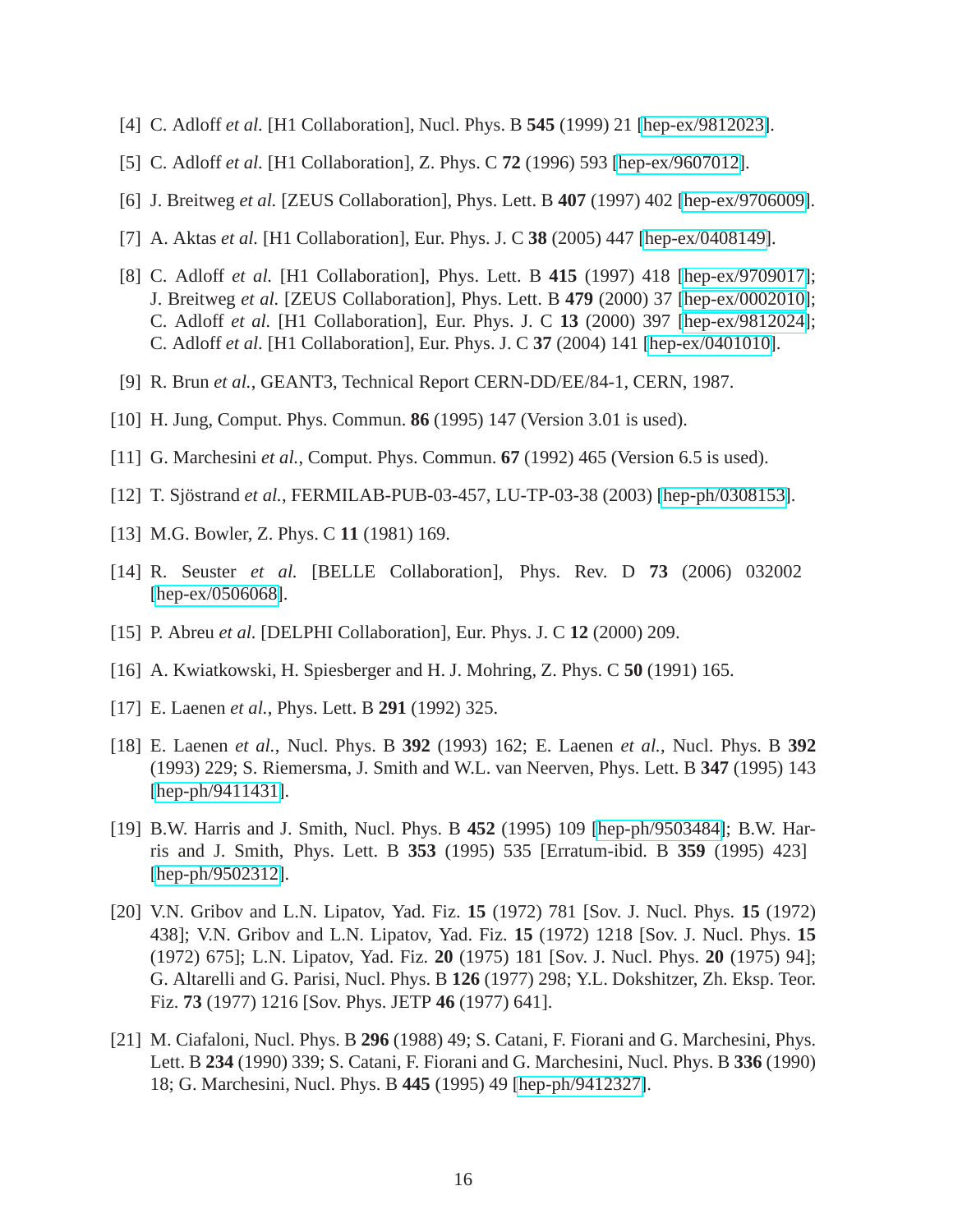- [22] A. Aktas *et al.* [H1 Collaboration], Eur. Phys. J. C **45** (2006) 23 [\[hep-ex/0507081\]](http://arxiv.org/abs/hep-ex/0507081); A. Aktas *et al.* [H1 Collaboration], Eur. Phys. J. C **41** (2005) 453 [\[hep-ex/0502010\]](http://arxiv.org/abs/hep-ex/0502010); S. Chekanov *et al.* [ZEUS Collaboration], Phys. Lett. B **599** (2004) 173 [\[hep-ex/0405069\]](http://arxiv.org/abs/hep-ex/0405069); A. Aktas *et al.* [H1 Collaboration], Eur. Phys. J. C **140** (2005) 349 [\[hep-ex/0411046\]](http://arxiv.org/abs/hep-ex/0411046).
- [23] J. Pumplin *et al.*, JHEP **0207** (2002) 012 [\[hep-ph/0201195\]](http://arxiv.org/abs/hep-ph/0201195); D. Stump *et al.*, JHEP **0310** (2003) 046 [\[hep-ph/0303013\]](http://arxiv.org/abs/hep-ph/0303013).
- [24] G.A. Schuler and T. Sjöstrand, Phys. Lett. B **376** (1996) 193.
- [25] H. Jung, *Procs. of the XII International Workshop on Deep Inelastic Scattering (DIS* 2004), Štrbské Pleso, Slovakia, April 14-18, 2004, Eds. D. Bruncko, J. Ferencei and P. Stríženec, IEP SAS, Kosiče, Vol. I, p.299 [\[hep-ph/0411287\]](http://arxiv.org/abs/hep-ph/0411287).
- [26] Z. Rúriková, Ph.D. thesis, Universität Hamburg (2006) [MPP-2006-10].
- [27] C. Grab, *Procs. of the XXXI International Conference on High Energy Physics (ICHEP 2002)*, Amsterdam, The Netherlands, July 24-31, 2002, p.325.
- [28] H.L. Lai *et al.*, Eur. Phys. J. C **12** (2000) 375.
- [29] B.W. Harris and J. Smith, Phys. Rev. D **57** (1998) 2806 [\[hep-ph/9706334\]](http://arxiv.org/abs/hep-ph/9706334).
- [30] B.A. Kniehl *et al.*, Phys. Rev. Lett. **96** (2006) 012001 [\[hep-ph/0508129\]](http://arxiv.org/abs/hep-ph/0508129).
- [31] V.G. Kartvelishvili, A.K. Likhoded and V.A. Petrov, Phys. Lett. B **78** (1978) 615.
- [32] C. Peterson *et al.*, Phys. Rev. D **27** (1983) 105.
- [33] H. Jung, Comput. Phys. Commun. **143** (2002) 100 [\[hep-ph/0109102\]](http://arxiv.org/abs/hep-ph/0109102) (Version 1.2 is used).
- [34] S. Aid *et al.* [H1 Collaboration], Nucl. Phys. B **470** (1996) 3 [\[hep-ex/9603004\]](http://arxiv.org/abs/hep-ex/9603004); C. Adloff *et al.* [H1 Collaboration], Eur. Phys. J. C **21** (2001) 33 [\[hep-ex/0012053\]](http://arxiv.org/abs/hep-ex/0012053).
- [35] M. Derrick *et al.* [ZEUS Collaboration], Z. Phys. J. C **72** (1996) 399 [\[hep-ex/9607002\]](http://arxiv.org/abs/hep-ex/9607002); S. Chekanov *et al.* [ZEUS Collaboration], Eur. Phys. J. C **21** (2001) 443 [\[hep-ex/0105090\]](http://arxiv.org/abs/hep-ex/0105090).
- [36] B.A. Kniehl, G. Kramer and M. Maniatis, Nucl. Phys. B **711** (2005) 345; Erratum **720** (2005) 345 [\[hep-ph/0109102\]](http://arxiv.org/abs/hep-ph/0109102); I. Schienbein, *Procs. of Ringberg Workshop "New Trends in HERA Physics 2005"*, Eds. G. Grindhammer *et al.*, Ringberg Castle, Tegernsee, Germany, 2-7 Oct 2005, World Scientific Publishing, Singapore 2006, [\[hep-ph/0601235\]](http://arxiv.org/abs/hep-ph/0601235).
- [37] I. Abt *et al.* [H1 Collaboration], Nucl. Instrum. Meth. **A 386** (1997) 310; I. Abt *et al.* [H1 Collaboration], Nucl. Instrum. Meth. **A 386** (1997) 348.
- [38] R.D. Appuhn *et al.* [H1 SPACAL Group Collaboration], Nucl. Instrum. Meth. **A 386** (1997) 397.
- [39] S. Schmidt, Ph.D. thesis, Technische Universität München (2004) [MPP-2004-140].
- [40] S. Catani *et al.*, Nucl. Phys. B **406** (1993) 187; S.D. Ellis and D.E. Soper, Phys. Rev. D **48** (1993) 3160.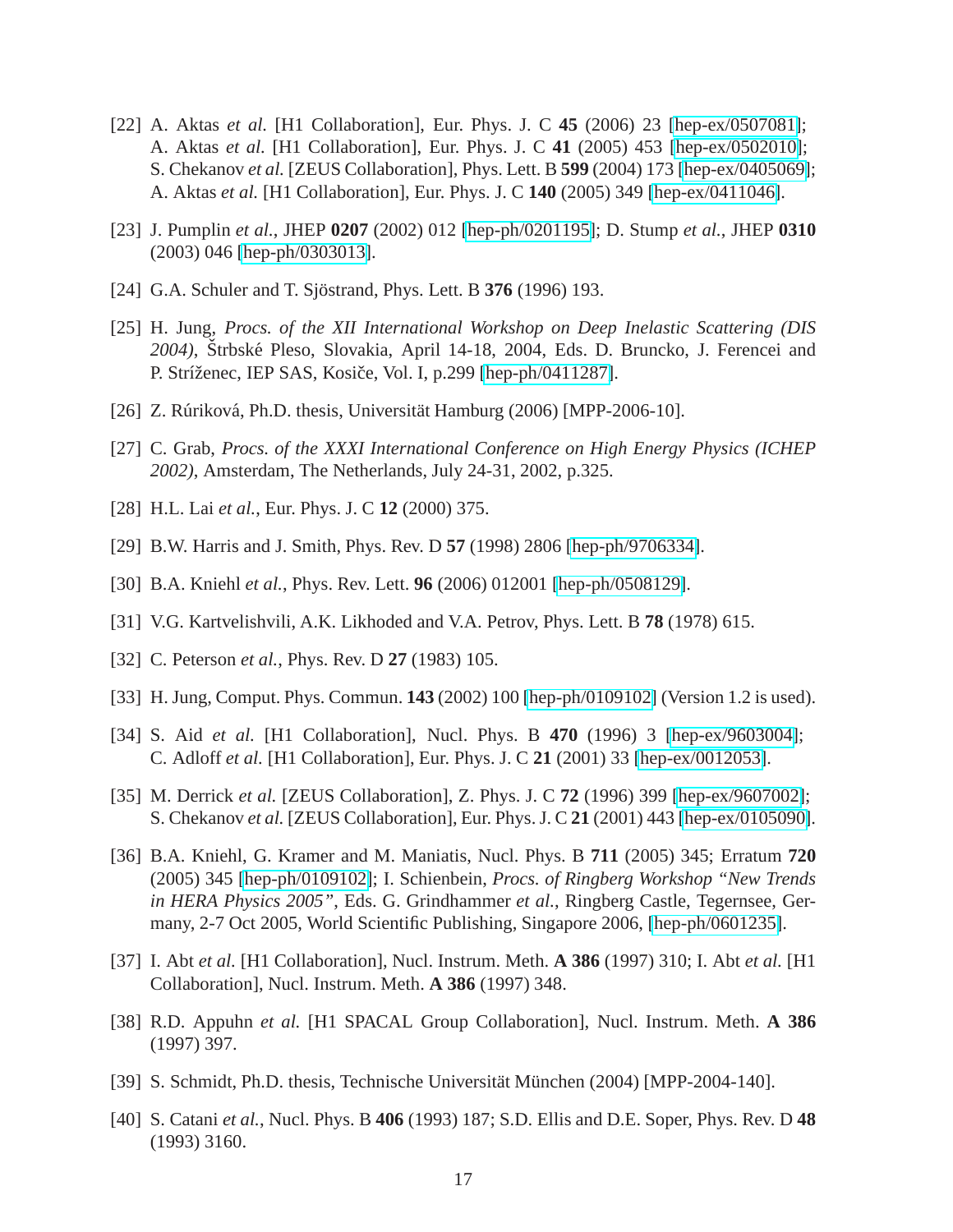- [41] S. Eidelman *et al.* [Particle Data Group], Phys. Lett. B **592** (2004) 1.
- [42] A.D. Martin, W.J. Stirling and R.S. Thorne, Phys. Lett. B **636** (2006) 259 [\[hep-ph/0603143\]](http://arxiv.org/abs/hep-ph/0603143); A.D. Martin *et al.*, Eur. Phys. J. C **39** (2005) 155 [\[hep-ph/0411040\]](http://arxiv.org/abs/hep-ph/0411040).
- [43] M. Hansson and H. Jung, *Procs. of the XI International Workshop on Deep Inelastic Scattering (DIS 2003)*, St. Petersburg, Russia, April 2003, Eds. V.T. Kim and L.N. Lipatov, p.488 [\[hep-ph/0309009\]](http://arxiv.org/abs/hep-ph/0309009).
- [44] A. Aktas *et al.* [H1 Collaboration], submitted to Eur. Phys. J. C.
- [45] S. Chekanov *et al.* [ZEUS Collaboration], Nucl. Phys. B **729** (2005) 492 [\[hep-ex/0507089\]](http://arxiv.org/abs/hep-ex/0507089).
- [46] A.J. Askew *et al.*, Phys. Lett. B **38** (1994) 92 [\[hep-ph/9407337\]](http://arxiv.org/abs/hep-ph/9407337).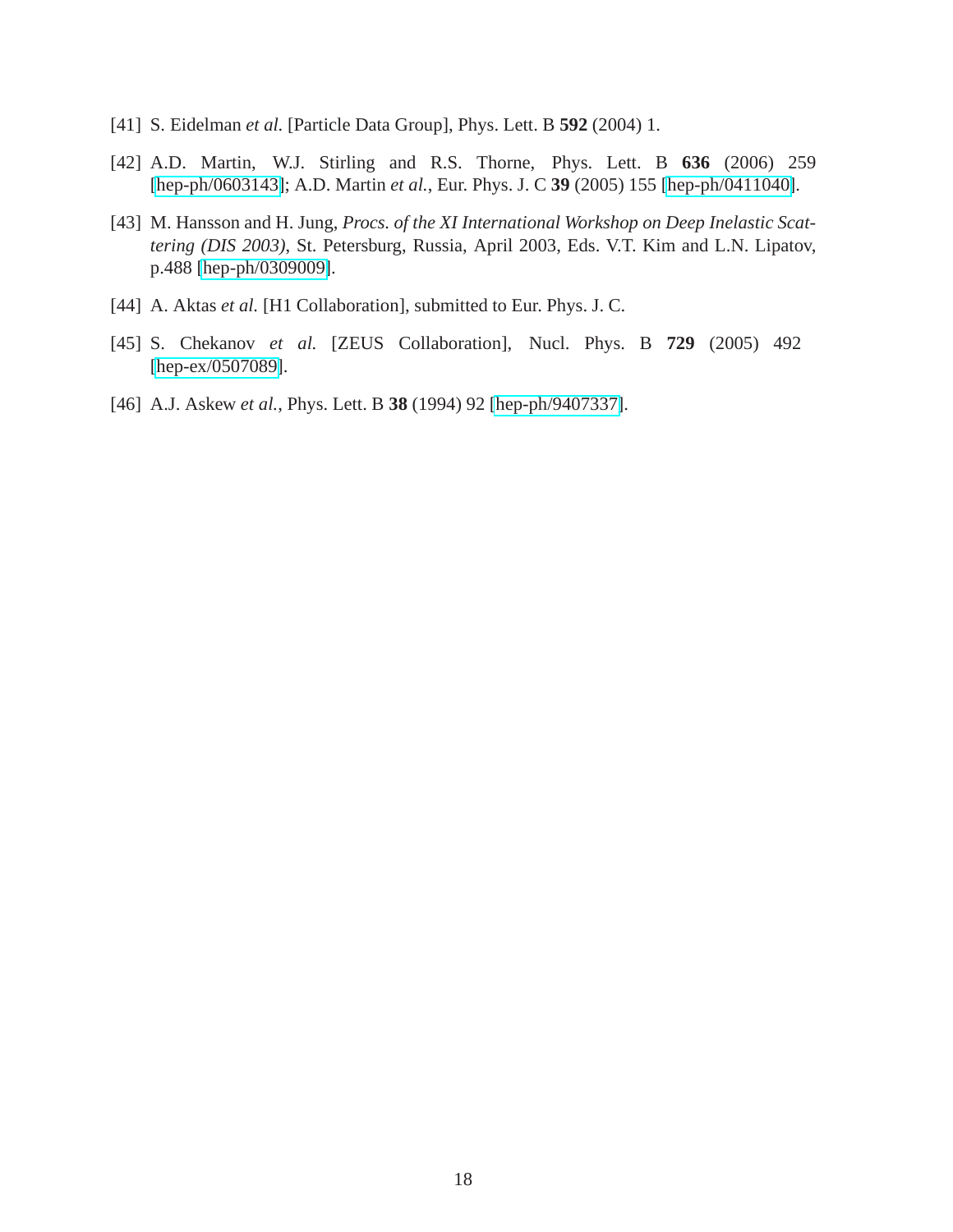| $Q^2\,[{\rm GeV}^2]$          | $d\sigma_{\text{vis}}(e^+p \rightarrow e^+D^{*\pm}X)/dQ^2$ [nb GeV <sup>-2</sup> ] |
|-------------------------------|------------------------------------------------------------------------------------|
| [2, 4.22]                     | $0.92 \pm 0.05^{+0.07}_{-0.08}$                                                    |
| [4.22, 10]                    | $0.358 \pm 0.017^{+0.026}_{-0.029}$                                                |
| [10, 17.8]                    | $0.142 \pm 0.009^{+0.012}_{-0.012}$                                                |
| [17.8, 31.7]                  | $0.065 \pm 0.004^{+0.005}_{-0.006}$                                                |
| [31.7, 100]                   | $0.0124 \pm 0.0009_{-0.0011}^{+0.0014}$                                            |
| $\boldsymbol{x}$              | $d\sigma_{\text{vis}}(e^+p \rightarrow e^+D^{*\pm}X)/dx$ [nb]                      |
| $[2.8 \cdot 10^{-5}, 0.0002]$ | $11940 \pm 587^{+1079}_{-1142}$                                                    |
| [0.0002, 0.0005]              | 6311 $\pm$ 311 <sup>+466</sup>                                                     |
| [0.0005, 0.0013]              | $2176 \pm 106_{-167}^{+170}$                                                       |
| [0.0013, 0.0032]              | $498 \pm 33^{+36}_{-54}$                                                           |
| [0.0032, 0.02]                | $18.4 \pm 2.3_{-2.4}^{+1.6}$                                                       |
| $W$ [GeV]                     | $d\sigma_{\text{vis}}(e^+p \rightarrow e^+D^{*\pm}X)/dW$ [nb GeV <sup>-1</sup> ]   |
| [70, 110]                     | $0.043 \pm 0.002^{+0.004}_{-0.006}$                                                |
| [110, 150]                    | $0.048 \pm 0.002^{+0.004}_{-0.004}$                                                |
| [150, 190]                    | $0.041 \pm 0.002^{+0.003}_{-0.004}$                                                |
| ]190, 230]                    | $0.0291 \pm 0.0018_{-0.0023}^{+0.0033}$                                            |
| [230, 270]                    | $0.0153 \pm 0.0015_{-0.0028}^{+0.0024}$                                            |
| $p_T$ [GeV]                   | $d\sigma_{\text{vis}}(e^+p \rightarrow e^+D^{*\pm}X)/dp_T$ [nb GeV <sup>-1</sup> ] |
| [1.5, 2]                      | $3.3 \pm 0.3_{-0.3}^{+0.5}$                                                        |
| [2, 2.5]                      | $3.16 \pm 0.20^{+0.23}_{-0.31}$                                                    |
| [2.5, 3.5]                    | $1.92 \pm 0.08_{-0.17}^{+0.13}$                                                    |
| [3.5, 5]                      | $0.79 \pm 0.04^{+0.06}_{-0.07}$                                                    |
| [5, 10]                       | $0.104 \pm 0.007^{+0.010}_{-0.009}$                                                |
| $\eta$                        | $d\sigma_{\text{vis}}(e^+p \rightarrow e^+D^{*\pm}X)/d\eta$ [nb]                   |
| $[-1.5, -1]$                  | $2.15 \pm 0.14^{+0.20}_{-0.21}$                                                    |
| $[-1, -0.5]$                  | $2.43 \pm 0.13^{+0.17}_{-0.20}$                                                    |
| $[-0.5, 0]$                   | $+0.17$<br>$2.48 \pm 0.14$                                                         |
| ]0, 0.5]                      | $2.56 \pm 0.15^{+0.21}_{-0.26}$                                                    |
| [0.5, 1]                      | $2.49 \pm 0.15_{-0.23}^{+0.28}$                                                    |
| ]1, 1.5]                      | $1.86 \pm 0.16_{-0.23}^{+0.18}$                                                    |

<span id="page-19-0"></span>Table 4: Differential cross sections for inclusive  $D^{*\pm}$  meson production in bins of  $Q^2$ , x, W,  $p_T$  and  $\eta$ . The first error is statistical and the second is systematic.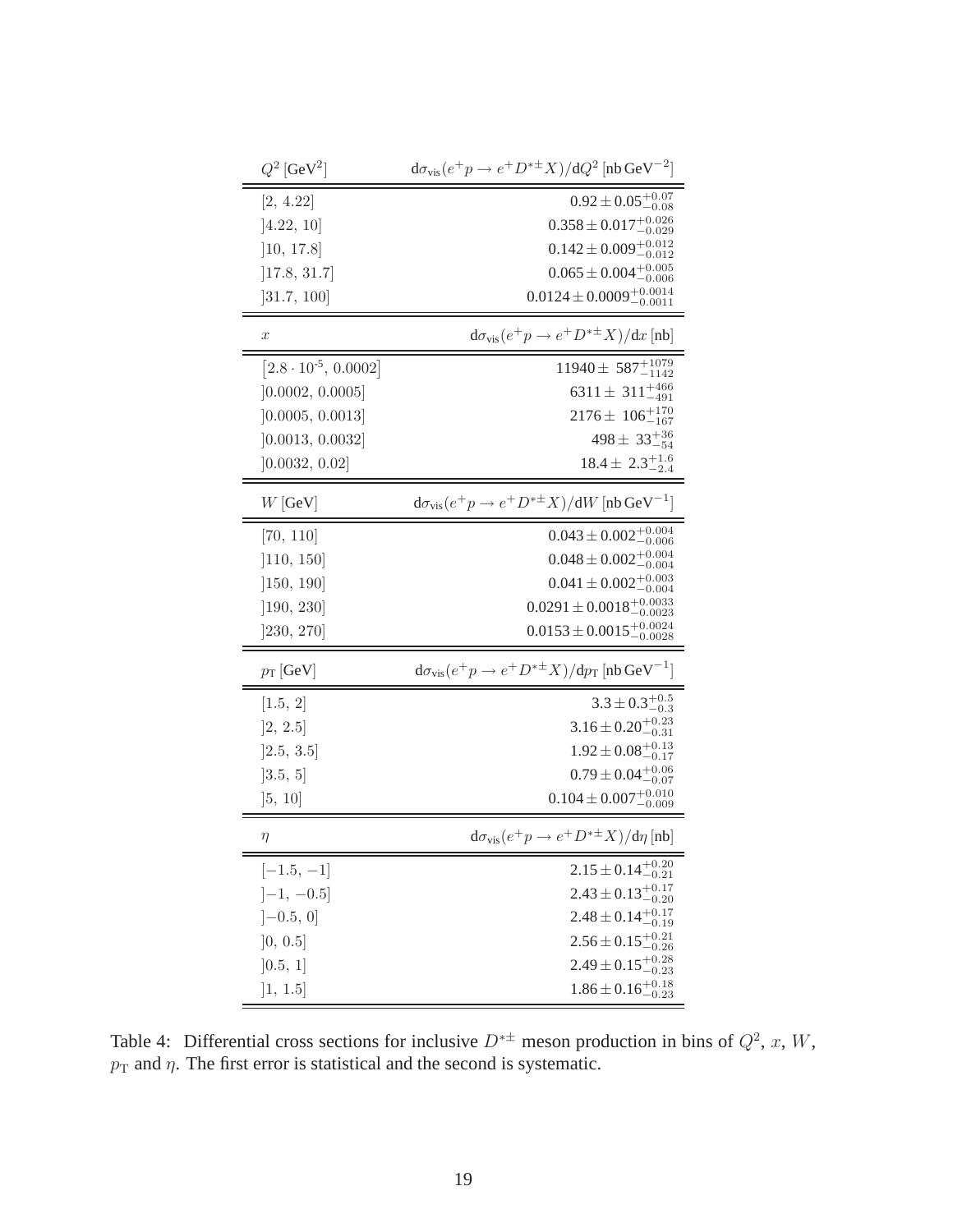| $\tilde{z}$ | $d\sigma_{\text{vis}}(e^+p \rightarrow e^+D^{*\pm}X)/dz$ [nb] |
|-------------|---------------------------------------------------------------|
| [0, 0.1]    | $5.9 \pm 0.8_{-0.8}^{+1.2}$                                   |
| [0.1, 0.2]  | $12.2 \pm 0.8_{-1.3}^{+1.4}$                                  |
| [0.2, 0.3]  | $11.9 \pm 0.7_{-1.3}^{+1.4}$                                  |
| [0.3, 0.4]  | $9.4 \pm 0.6^{+0.9}_{-1.0}$                                   |
| [0.4, 0.5]  | $11.1 \pm 0.6_{-1.0}^{+0.8}$                                  |
| [0.5, 0.7]  | $8.0 \pm 0.4^{+0.8}_{-1.5}$                                   |
| [0.7, 1]    | $1.35 \pm 0.11_{-0.52}^{+0.41}$                               |

<span id="page-20-0"></span>Table 5: Differential cross sections for inclusive  $D^{*\pm}$  meson production in bins of z. The first error is statistical and the second is systematic.

| $Q^2$ [GeV <sup>2</sup> ] | $\boldsymbol{x}$                           | $d\sigma_{\text{vis}}(e^+p \rightarrow e^+D^{*\pm}X)/dQ^2dx$ [nb GeV <sup>-2</sup> ] |
|---------------------------|--------------------------------------------|--------------------------------------------------------------------------------------|
| [2, 4.22]                 | $[2.51 \cdot 10^{-5}, 5.01 \cdot 10^{-5}]$ | $2315 \pm 525^{+368}_{-556}$                                                         |
|                           | $\left[5.01 \cdot 10^{-5}, 0.0001\right]$  | $5432 \pm 495^{+422}_{-635}$                                                         |
|                           | [0.0001, 0.000158]                         | $4160 \pm 359^{+320}_{-365}$                                                         |
|                           | [0.000158, 0.000251]                       | $2154 \pm 199^{+204}_{-355}$                                                         |
|                           | [0.000251, 0.000501]                       | $741 \pm 85^{+99}_{-72}$                                                             |
| [4.22, 10]                | [0.0001, 0.000158]                         | $899 \pm 116_{-131}^{+141}$                                                          |
|                           | [0.000158, 0.000251]                       | $757 \pm 80^{+81}_{-76}$                                                             |
|                           | [0.000251, 0.000501]                       | $413 \pm 33^{+31}_{-42}$                                                             |
|                           | [0.000501, 0.001]                          | $162 \pm 15^{+15}_{-15}$                                                             |
| [10, 17.8]                | [0.000251, 0.000501]                       | $206 \pm 20^{+19}_{-18}$                                                             |
|                           | [0.000501, 0.001]                          | $77 \pm 9^{+7}_{-9}$                                                                 |
|                           | [0.001, 0.01]                              | $4.9 \pm 0.5^{+0.5}_{-0.7}$                                                          |
| [17.8, 31.6]              | [0.000251, 0.000501]                       | $34 \pm 7^{+3}_{-4}$                                                                 |
|                           | [0.000501, 0.001]                          | $46 \pm 4^{+7}_{-6}$                                                                 |
|                           | [0.001, 0.01]                              | $3.5 \pm 0.4^{+0.3}_{-0.4}$                                                          |
| [31.6, 100]               | [0.001, 0.00251]                           | $4.1 \pm 0.4^{+0.8}_{-0.4}$                                                          |
|                           | [0.00251, 0.01]                            | $0.59 \pm 0.07^{+0.05}_{-0.08}$                                                      |

<span id="page-20-1"></span>Table 6: Double differential cross sections for inclusive  $D^{* \pm}$  meson production in bins of  $Q^2$ and  $x$ . The first error is statistical and the second is systematic.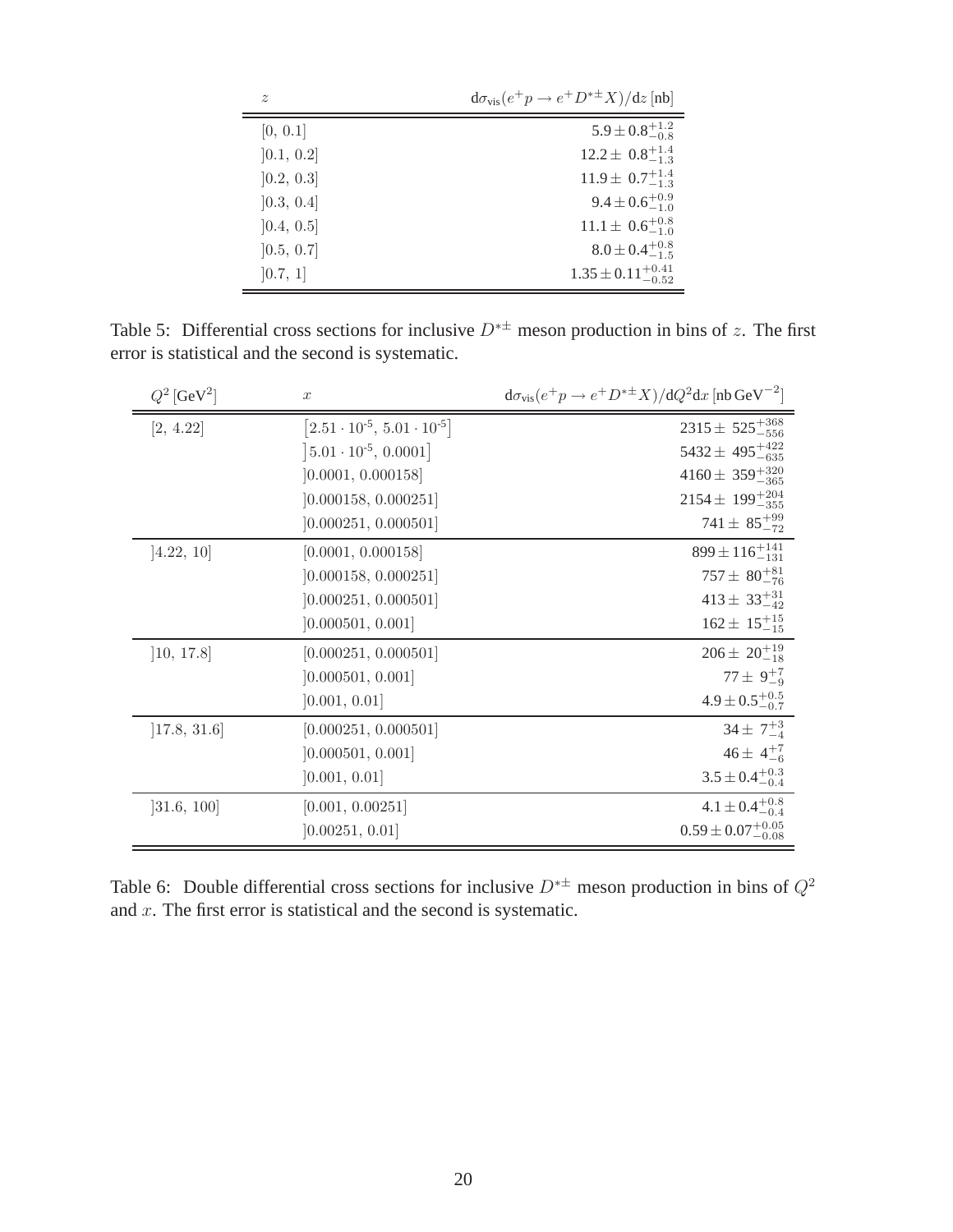| $Q^2$ [GeV <sup>2</sup> ]     | $d\sigma_{\text{vis}}(e^+p \rightarrow e^+D^{*\pm}X)/dQ^2$ [nb GeV <sup>-2</sup> ] |
|-------------------------------|------------------------------------------------------------------------------------|
| [2, 4.22]                     | $0.54 \pm 0.03^{+0.04}_{-0.05}$                                                    |
| [4.22, 10]                    | $0.181 \pm 0.010^{+0.021}_{-0.019}$                                                |
| [10, 17.8]                    | $0.069 \pm 0.005_{-0.008}^{+0.005}$                                                |
| [17.8, 31.7]                  | $0.031 \pm 0.003_{-0.004}^{+0.003}$                                                |
| [31.7, 100]                   | $0.0058 \pm 0.0005^{+0.0010}_{-0.0009}$                                            |
| $\boldsymbol{x}$              | $d\sigma_{\text{vis}}(e^+p \rightarrow e^+D^{*\pm}X)/dx$ [nb]                      |
| $[2.8 \cdot 10^{-5}, 0.0002]$ | 7916 ± 407 $^{+606}_{-791}$                                                        |
| [0.0002, 0.0005]              | $3340 \pm 186^{+250}_{-316}$                                                       |
| [0.0005, 0.0013]              | $974 \pm 60^{+107}_{-104}$                                                         |
| [0.0013, 0.0032]              | $205 \pm 18^{+26}_{-43}$                                                           |
| [0.0032, 0.02]                | $7.1 \pm 1.1_{-1.9}^{+0.5}$                                                        |
| $p_T$ [GeV]                   | $d\sigma_{\text{vis}}(e^+p \rightarrow e^+D^{*\pm}X)/dp_T$ [nb GeV <sup>-1</sup> ] |
| [1.5, 2]                      | $0.64 \pm 0.11^{+0.21}_{-0.05}$                                                    |
| [2, 2.5]                      | $1.47 \pm 0.12_{-0.18}^{+0.11}$                                                    |
| [2.5, 3.5]                    | $1.20 \pm 0.06_{-0.14}^{+0.09}$                                                    |
| [3.5, 5]                      | $0.65\pm0.03^{+0.05}_{-0.07}$                                                      |
| [5, 10]                       | $0.093 \pm 0.007^{+0.009}_{-0.009}$                                                |
| $\eta$                        | $d\sigma_{\text{vis}}(e^+p \rightarrow e^+D^{*\pm}X)/d\eta$ [nb]                   |
| $[-1.5, -1]$                  | $0.92 \pm 0.08_{-0.13}^{+0.06}$                                                    |
| $[-1, -0.5]$                  | $1.18 \pm 0.08_{-0.11}^{+0.08}$                                                    |
| $[-0.5, 0]$                   | $1.27 \pm 0.09_{-0.14}^{+0.09}$                                                    |
| [0, 0.5]                      | $1.40 \pm 0.09_{-0.16}^{+0.11}$                                                    |
| [0.5, 1]                      | $1.42 \pm 0.09_{-0.21}^{+0.21}$                                                    |
| [1, 1.5]                      | $1.03 \pm 0.10^{+0.10}_{-0.15}$                                                    |

<span id="page-21-0"></span>Table 7: Differential cross sections for inclusive  $D^{*\pm}$  meson production for  $p_T^* > 2.0$  GeV in bins of  $Q^2$ , x,  $p_T$  and  $\eta$ . The first error is statistical and the second is systematic.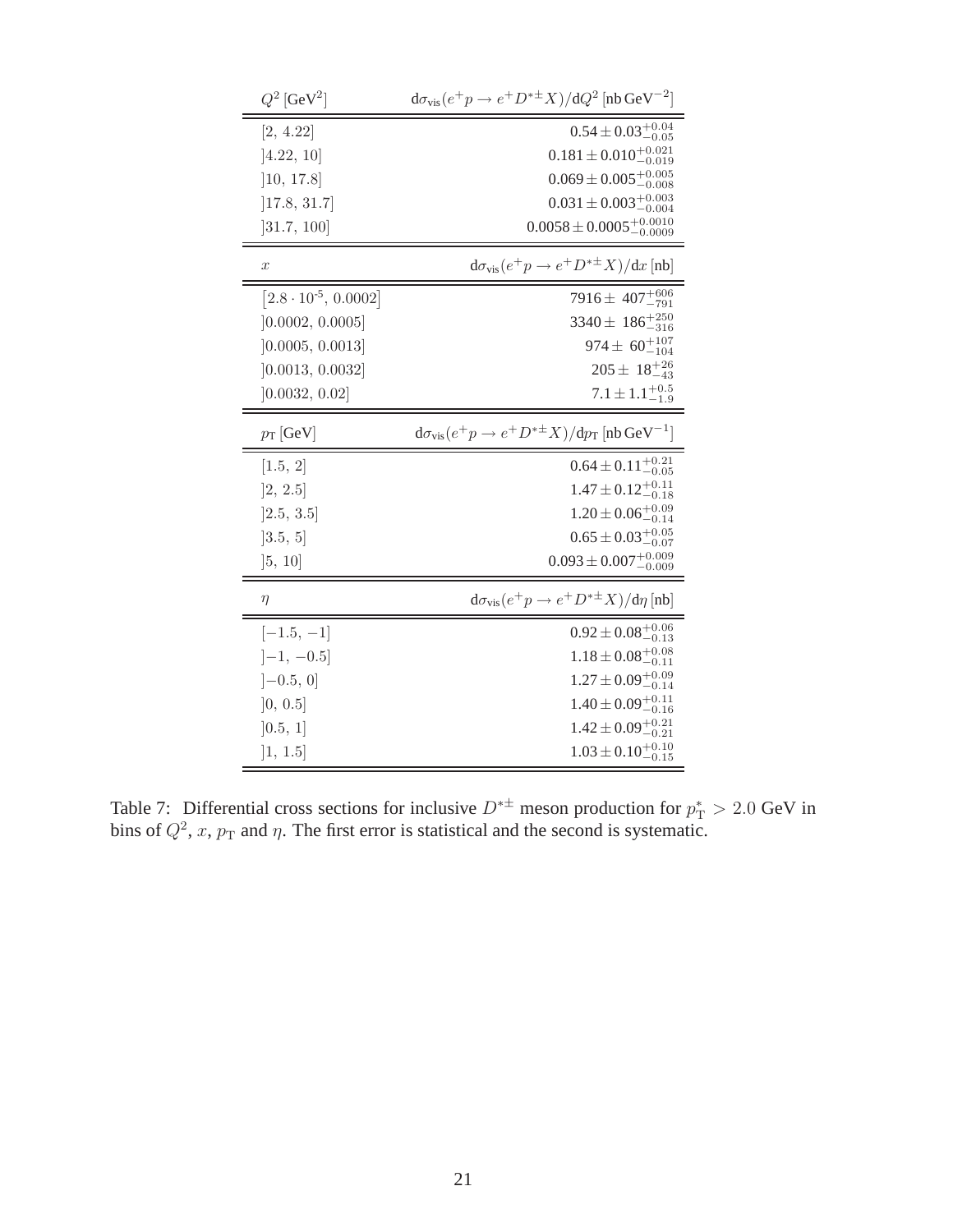|                           | $Q^2$ [GeV <sup>2</sup> ]     | $d\sigma_{\text{vis}}(e^+p \rightarrow e^+D^{*\pm}jX)/dQ^2$ [nb GeV <sup>-2</sup> ]                             |                                             |
|---------------------------|-------------------------------|-----------------------------------------------------------------------------------------------------------------|---------------------------------------------|
|                           | [2, 4.22]                     | $0.197 \pm 0.021^{+0.027}_{-0.016}$                                                                             |                                             |
|                           | [4.22, 10]                    | $0.059 \pm 0.007^{+0.012}_{-0.008}$                                                                             |                                             |
|                           | [10, 17.8]                    | $0.028 \pm 0.004^{+0.004}_{-0.004}$                                                                             |                                             |
|                           | [17.8, 31.7]                  | $0.0154 \pm 0.0022^{+0.0014}_{-0.0029}$                                                                         |                                             |
|                           | ]31.7, 100]                   | $0.0033 \pm 0.0005^{+0.0008}_{-0.0008}$                                                                         |                                             |
|                           | $\boldsymbol{x}$              | $d\sigma_{\text{vis}}(e^+p \rightarrow e^+D^{*\pm}$ jj $X)/dx$ [nb]                                             |                                             |
|                           | $[2.8 \cdot 10^{-5}, 0.0002]$ | $2688 \pm 288_{-253}^{+345}$                                                                                    |                                             |
|                           | [0.0002, 0.0005]              | $1255 \pm 140^{+112}_{-114}$                                                                                    |                                             |
|                           | [0.0005, 0.0013]              | $438 \pm 49^{+61}_{-71}$                                                                                        |                                             |
|                           | [0.0013, 0.02]                | $13.0 \pm 1.9_{-2.7}^{+1.5}$                                                                                    |                                             |
|                           | $E_{\rm T}^{\rm max}$ [GeV]   | ${\rm d} \sigma_{\rm vis}(e^+p\to e^+D^{*\pm}{\rm jj}X)/ {\rm d}E_{\rm T}^{\rm max}$ [nb ${\rm GeV}^{-1}]$      |                                             |
|                           | [4, 6.5]                      | $0.32 \pm 0.02^{+0.02}_{-0.03}$                                                                                 |                                             |
|                           | [6.5, 10]                     | $0.138\pm0.014^{+0.035}_{-0.013}$                                                                               |                                             |
|                           | ]10, 20]                      | $0.018 \pm 0.004^{+0.010}_{-0.005}$                                                                             |                                             |
|                           | $M_{\rm ii}$ [GeV]            | $d\sigma_{\text{vis}}(e^+p \rightarrow e^+D^{*\pm}j\mathbf{j}X)/dM_{ii}$ [nb GeV <sup>-1</sup> ]                |                                             |
|                           | [0, 11]                       | $0.058 \pm 0.005^{+0.005}_{-0.004}$                                                                             |                                             |
|                           | ]11, 17]                      | $0.089 \pm 0.008^{+0.019}_{-0.011}$                                                                             |                                             |
|                           | [17, 25]                      | $0.026 \pm 0.005^{+0.002}_{-0.004}$                                                                             |                                             |
|                           | ]25, 50]                      | $0.0023 \pm 0.0012^{+0.0018}_{-0.0008}$                                                                         |                                             |
| $Q^2$ [GeV <sup>2</sup> ] | $\Delta\phi$ [°]              | $d\sigma_{\text{vis}}(e^+p \rightarrow e^+D^{*\pm}jX)/d\Delta\phi dQ^2$ [nb GeV <sup>-2</sup> ° <sup>-1</sup> ] |                                             |
| [2, 10]                   | [57.3, 152]                   |                                                                                                                 | $0.020 \pm 0.003^{+0.003}_{-0.002}$         |
|                           | ]152, 166]                    |                                                                                                                 | $0.122 \pm 0.017^{+0.011}_{-0.027}$         |
|                           | [166, 180]                    |                                                                                                                 | $0.142 \pm 0.019_{-0.012}^{+0.037}$         |
| [10, 100]                 | [57.3, 132]                   |                                                                                                                 | $0.00079 \pm 0.00016^{+0.00008}_{-0.00021}$ |
|                           | ]132, 166]                    |                                                                                                                 | $0.0054 \pm 0.0007^{+0.0025}_{-0.0007}$     |
|                           | [166, 180]                    |                                                                                                                 | $0.0124 \pm 0.0018^{+0.0010}_{-0.0015}$     |

<span id="page-22-0"></span>Table 8: Differential cross sections for the production of  $D^{*\pm}$  mesons with dijets in bins of  $Q^2$ , x,  $E_T^{\text{max}}$ ,  $M_{jj}$  and double differentially in bins of  $\Delta\phi$  and  $Q^2$ . The first error is statistical and the second is systematic.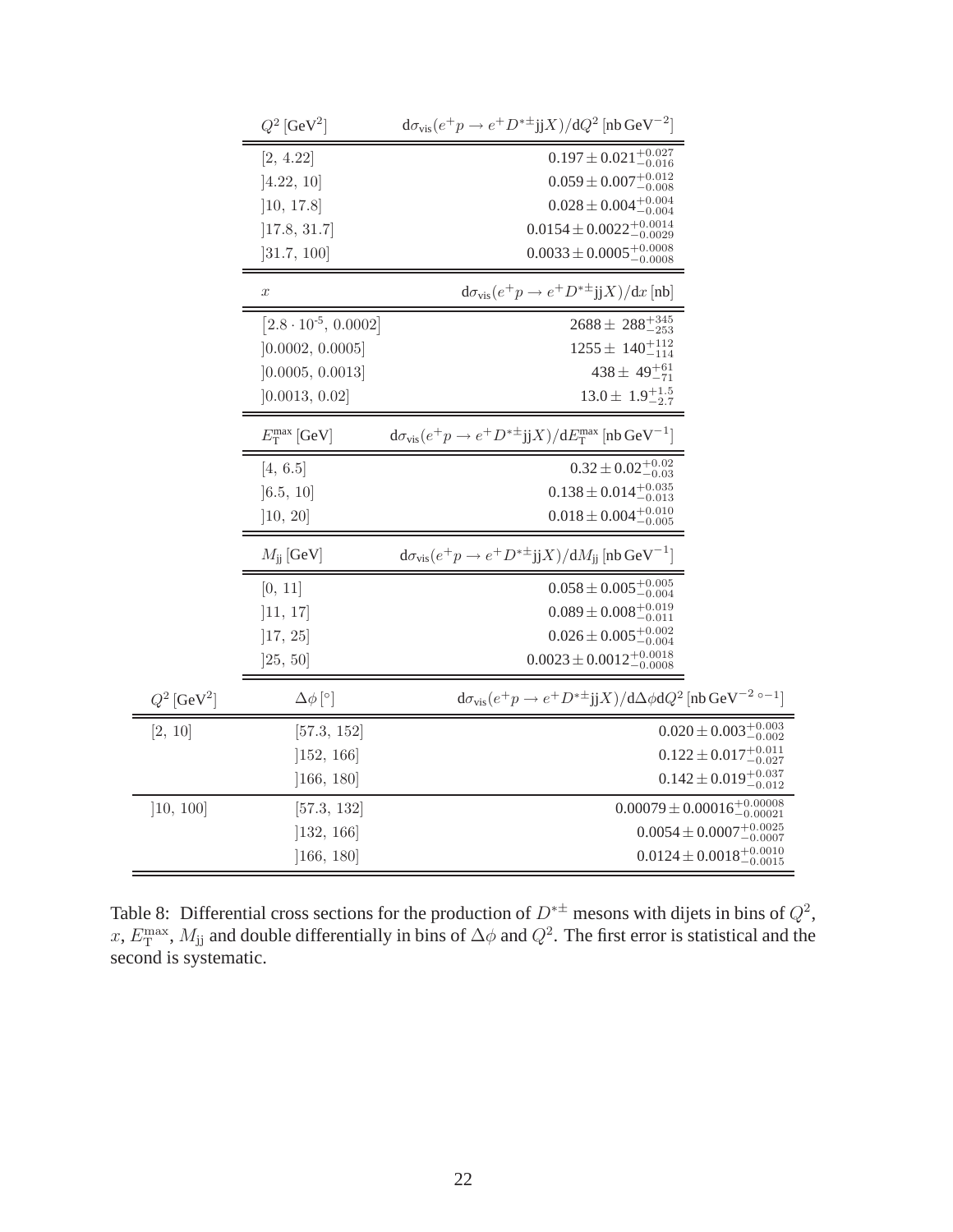| $\eta_{\rm DI}$ | $d\sigma_{\text{vis}}(e^+p \rightarrow e^+D^{*\pm}jX)/d\eta_{\text{DJ}}$ [nb] |
|-----------------|-------------------------------------------------------------------------------|
| $[-2, 0.9]$     | $0.066 \pm 0.010^{+0.007}_{-0.007}$                                           |
| [0.9, 1.5]      | $0.66 \pm 0.06_{-0.07}^{+0.11}$                                               |
| [1.5, 2]        | $0.62 \pm 0.07^{+0.07}_{-0.10}$                                               |
| [2, 3]          | $0.45 \pm 0.05_{-0.07}^{+0.11}$                                               |
| [3, 5]          | $0.058 \pm 0.014^{+0.018}_{-0.015}$                                           |
| $\eta_{OJ}$     | $d\sigma_{\text{vis}}(e^+p \rightarrow e^+D^{*\pm}jX)/d\eta_{\text{OJ}}$ [nb] |
| $[-2, 0.9]$     | $0.048 \pm 0.010^{+0.009}_{-0.005}$                                           |
| [0.9, 1.5]      | $0.43 \pm 0.06_{-0.06}^{+0.04}$                                               |
| [1.5, 2]        | $0.65 \pm 0.08^{+0.09}_{-0.07}$                                               |
| [2, 3]          | $0.48 \pm 0.05^{+0.13}_{-0.05}$                                               |
| [3, 5]          | $0.117 \pm 0.019_{-0.021}^{+0.010}$                                           |
| $ \Delta \eta $ | $d\sigma_{\text{vis}}(e^+p \rightarrow e^+D^{*\pm}jX)/d \Delta\eta $ [nb]     |
| [0, 0.3]        | $0.90 \pm 0.12^{+0.32}_{-0.10}$                                               |
| [0.3, 0.8]      | $0.82 \pm 0.09_{-0.07}^{+0.06}$                                               |
| [0.8, 1.4]      | $0.64 \pm 0.07^{+0.14}_{-0.09}$                                               |
| [1.4, 2]        | $0.36 \pm 0.05^{+0.03}_{-0.04}$                                               |
| [2, 4]          | $0.070 \pm 0.014_{-0.006}^{+0.024}$                                           |

<span id="page-23-0"></span>Table 9: Differential cross sections for the production of  $D^*$ -jet and other jet in bins of  $\eta_{\text{DJ}}$ ,  $\eta_{\text{OJ}}$  and  $\Delta \eta$ . The first error is statistical and the second is systematic.

|                           | $x_\gamma^{\rm obs}$   | $d\sigma_{\text{vis}}(e^+p \rightarrow e^+D^{*\pm} jjX)/dx_{\gamma}^{\text{obs}}[{\text{nb}}]$              |
|---------------------------|------------------------|-------------------------------------------------------------------------------------------------------------|
|                           | [0.2, 0.45]            | $0.59 \pm 0.14_{-0.15}^{+0.39}$                                                                             |
|                           | [0.45, 0.7]            | $0.94 \pm 0.16_{-0.09}^{+0.13}$                                                                             |
|                           | [0.7, 1]               | $3.5 \pm 0.2^{+0.4}_{-0.3}$                                                                                 |
| $Q^2$ [GeV <sup>2</sup> ] | $x_{\gamma}^{\rm obs}$ | $d\sigma_{\text{vis}}(e^+p \rightarrow e^+D^{*\pm}jX)/dx_{\gamma}^{\text{obs}}dQ^2$ [nb GeV <sup>-2</sup> ] |
| [2, 5]                    | [0.2, 0.7]             | $0.112 \pm 0.022^{+0.036}_{-0.013}$                                                                         |
|                           | [0.7, 1]               | $0.35 \pm 0.04^{+0.05}_{-0.04}$                                                                             |
| [5, 10]                   | [0.2, 0.7]             | $0.015 \pm 0.009_{-0.006}^{+0.014}$                                                                         |
|                           | [0.7, 1]               | $0.146 \pm 0.019_{-0.015}^{+0.039}$                                                                         |
| [10, 100]                 | [0.2, 0.7]             | $0.0034 \pm 0.0007^{+0.0017}_{-0.0005}$                                                                     |
|                           | [0.7, 1]               | $0.0184 \pm 0.0017_{-0.0020}^{+0.0014}$                                                                     |

<span id="page-23-1"></span>Table 10: Differential cross sections for the production of  $D^*$ -jet and other jet in bins of  $x_\gamma^{\text{obs}}$ and double differentially in three ranges of  $Q^2$ . The first error is statistical and the second is systematic.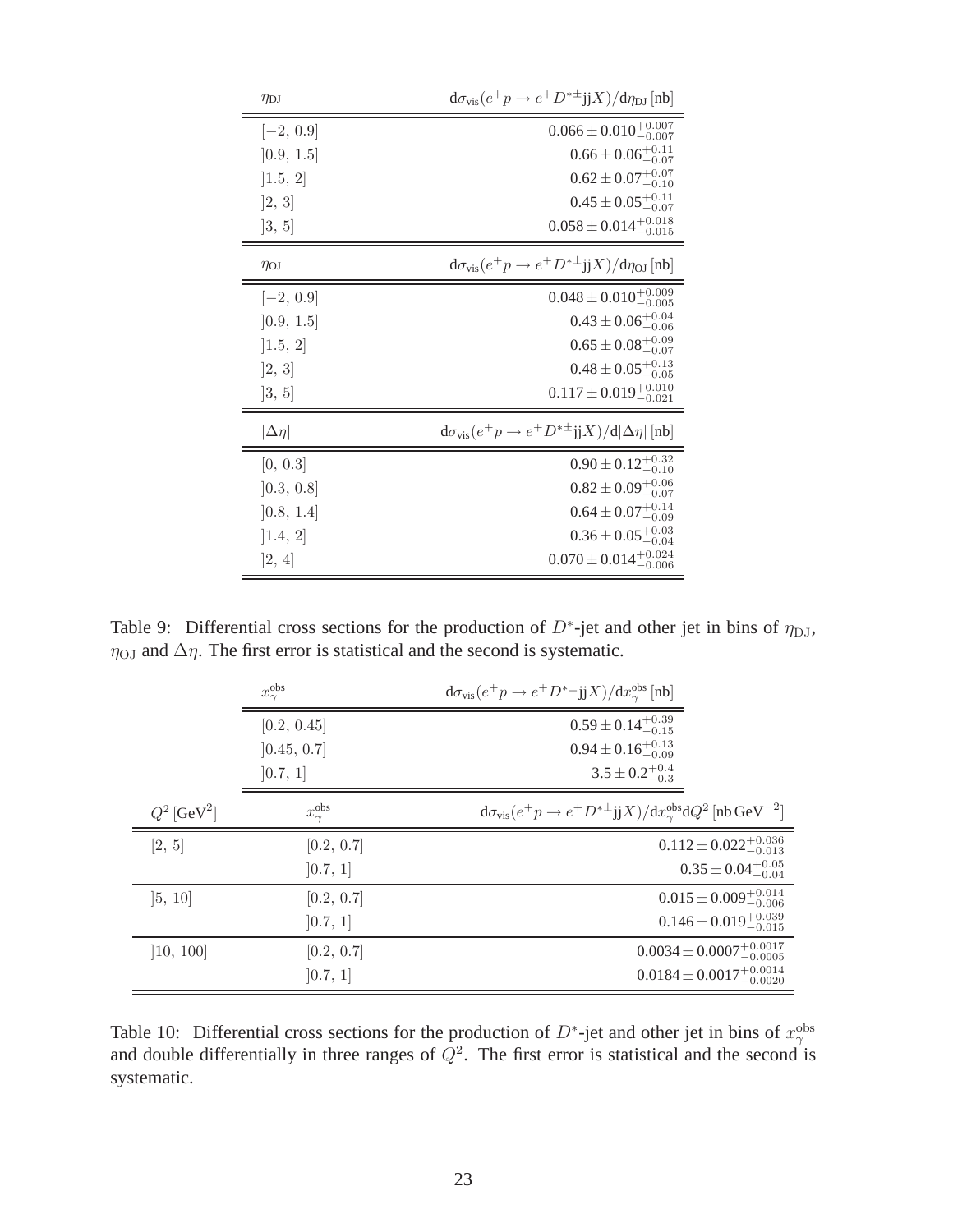|                           | $\log_{10} x_{\rm g}^{\rm obs}$ | $d\sigma_{\text{vis}}(e^+p \rightarrow e^+D^{*\pm} jjX)/dx_s^{\text{obs}}$ [nb]                      |
|---------------------------|---------------------------------|------------------------------------------------------------------------------------------------------|
|                           | $[-3.3, -2.4]$                  | $38 \pm 7^{+4}_{-4}$                                                                                 |
|                           | $[-2.4, -2.1]$                  | $108 \pm 10^{+9}_{-10}$                                                                              |
|                           | $[-2.1, -1.8]$                  | $61 \pm 5^{+7}_{-6}$                                                                                 |
|                           | $[-1.8, -0.9]$                  | $3.6 \pm 0.5^{+1.8}_{-0.7}$                                                                          |
| $Q^2$ [GeV <sup>2</sup> ] | $\log_{10} x_{\rm g}^{\rm obs}$ | $d\sigma_{\text{vis}}(e^+p \rightarrow e^+D^{*\pm}jX)/dx_s^{\text{obs}}dQ^2$ [nb GeV <sup>-2</sup> ] |
| [2, 5]                    | $[-3.3, -2.4]$                  | $5.2 \pm 1.4^{+1.9}_{-0.4}$                                                                          |
|                           | $[-2.4, -2.1]$                  | $12.0 \pm 2.0^{+1.2}_{-1.3}$                                                                         |
|                           | $[-2.1, -1.8]$                  | $5.8 \pm 1.1^{+0.8}_{-0.8}$                                                                          |
|                           | $[-1.8, -0.9]$                  | $0.36 \pm 0.10^{+0.27}_{-0.05}$                                                                      |
| [5, 10]                   | $[-3.3, -2.4]$                  | $1.14 \pm 0.55_{-0.15}^{+0.28}$                                                                      |
|                           | $[-2.4, -2.1]$                  | $5.0 \pm 1.0^{+1.2}_{-1.0}$                                                                          |
|                           | $[-2.1, -1.8]$                  | $2.4 \pm 0.5_{-0.3}^{+0.5}$                                                                          |
|                           | $[-1.8, -0.9]$                  | $0.178 \pm 0.050^{+0.016}_{-0.064}$                                                                  |
| [10, 100]                 | $[-3.3, -2.4]$                  | $0.192 \pm 0.055^{+0.018}_{-0.023}$                                                                  |
|                           | $[-2.4, -2.1]$                  | $0.49 \pm 0.07^{+0.04}_{-0.04}$                                                                      |
|                           | $[-2.1, -1.8]$                  | $0.34 \pm 0.04^{+0.06}_{-0.04}$                                                                      |
|                           | $[-1.8, -0.9]$                  | $0.018 \pm 0.004^{+0.005}_{-0.004}$                                                                  |

<span id="page-24-0"></span>Table 11: Differential cross sections for the production of  $D^*$ -jet and other jet in bins of  $x_g^{\text{obs}}$  and double differentially in three ranges of  $Q^2$ . The first error is statistical and the second is systematic.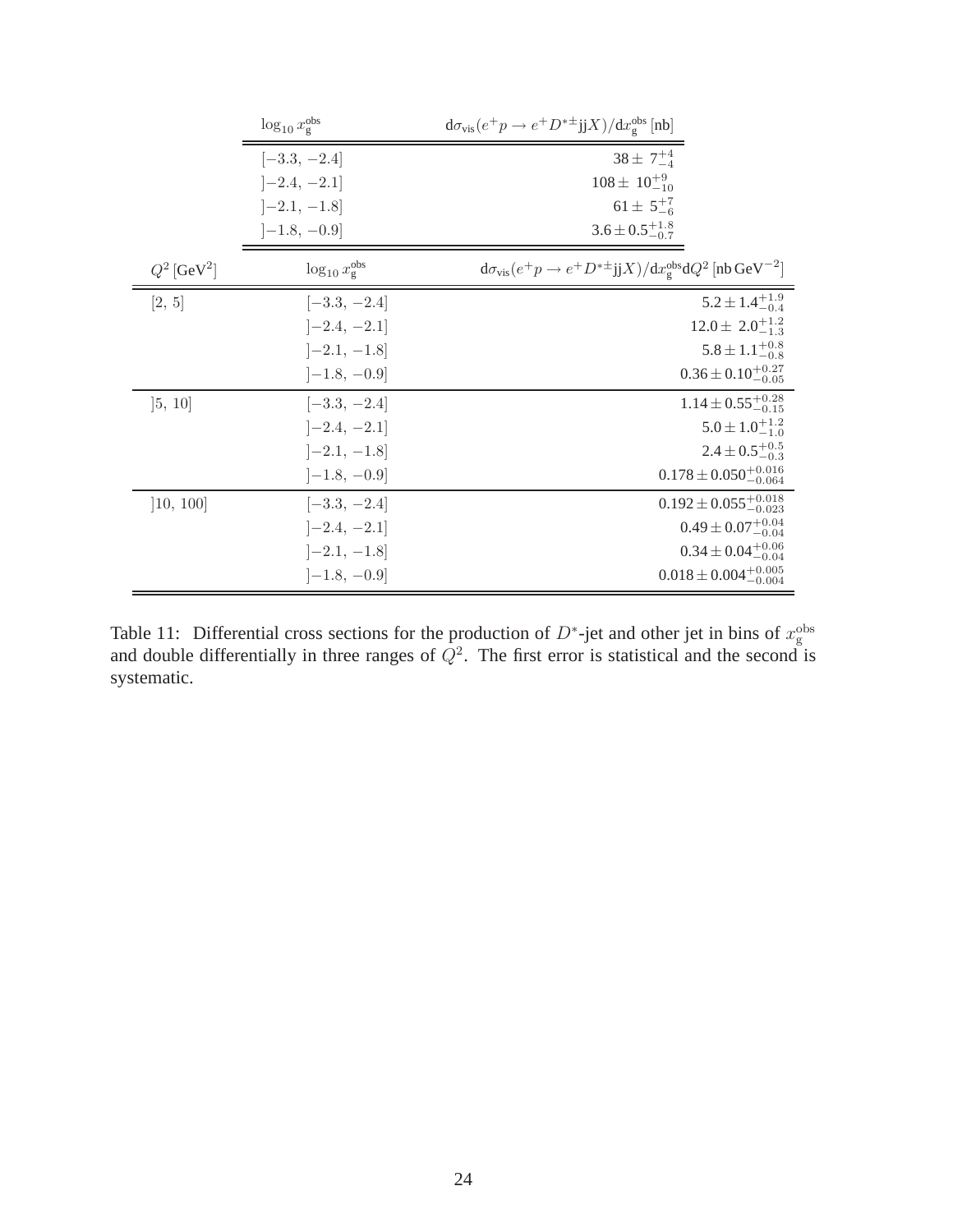$H1$  ep  $\rightarrow$  eD<sup>\*±</sup>X



<span id="page-25-0"></span>Figure 1: Differential cross sections for inclusive  $D^{*\pm}$  meson production as a function of  $Q^2$ , x, W,  $p_T$ ,  $\eta$  and z. The inner error bars indicate the statistical errors, and the outer error bars show the statistical and systematic uncertainties added in quadrature. The bands for the expectations of HVQDIS and CASCADE are obtained using the parameter variations as described in secion 2. Figures a), b) and c) also present the ratio  $R = \sigma_{\text{theory}}/\sigma_{\text{data}}$  for the predictions as bands, by taking into account their theoretical uncertainties. The inner error bars of the data points at  $R = 1$  display the relative statistical errors, and the outer error bars show the relative statistical and systematic uncertainties added in quadrature.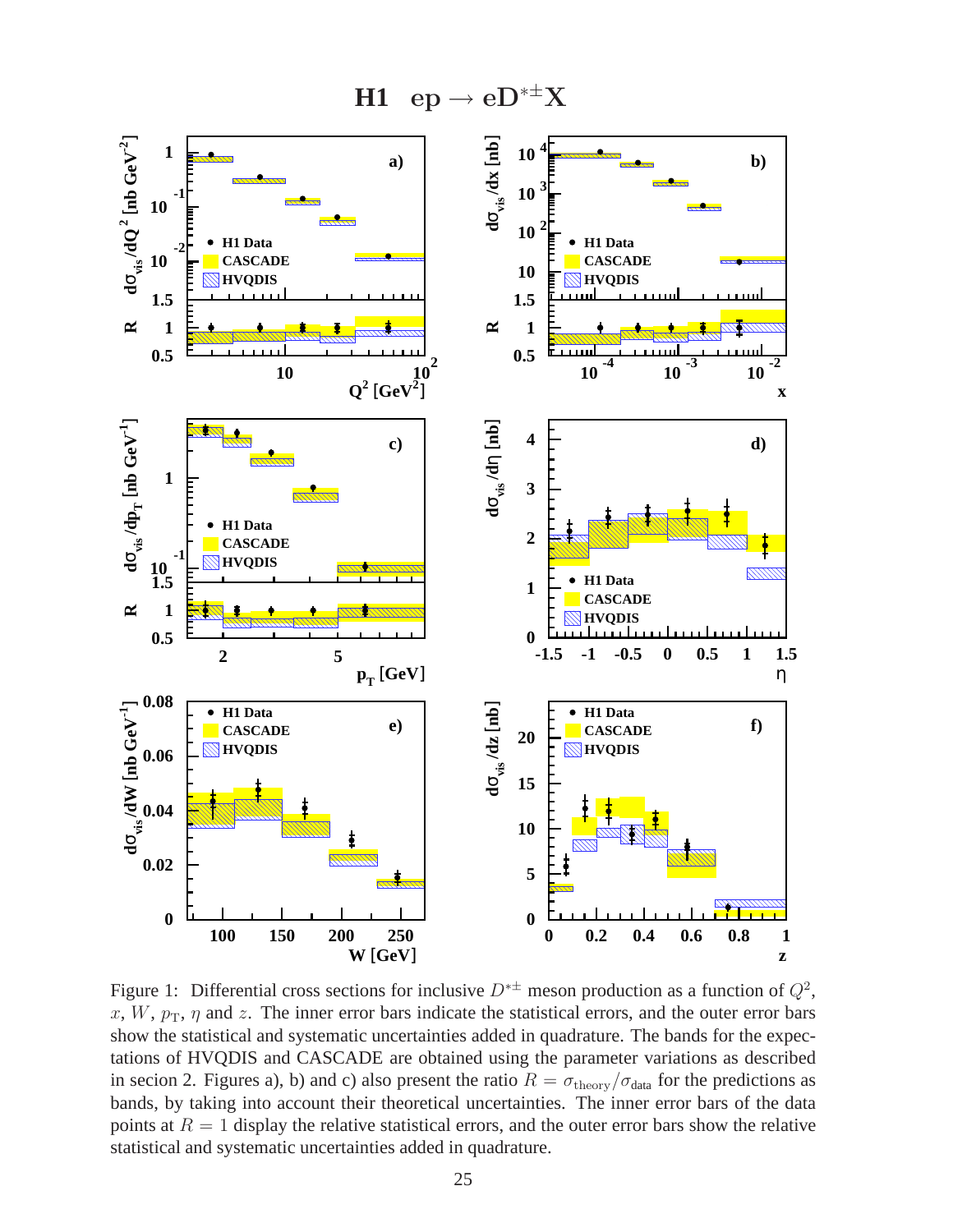

 $H1$  ep  $\rightarrow$  eD<sup>\*±</sup>X

<span id="page-26-0"></span>Figure 2: Differential cross sections for inclusive  $D^{* \pm}$  meson production with, compared to figure [1,](#page-25-0) the additional requirement  $p_T^* > 2.0$  GeV for the  $D^{*\pm}$  meson in the  $\gamma p$  center-of-mass frame as a function of  $Q^2$ , x,  $p_T$  and  $\eta$ . The inner error bars indicate the statistical errors, and the outer error bars show the statistical and systematic uncertainties added in quadrature. The bands for the expectations of ZM-VFNS, a "massless" QCD calculation [30,36] and of HVQDIS and CASCADE are obtained using the parameter variations as described in section 2. The ratio R is described in the caption of figure [1.](#page-25-0)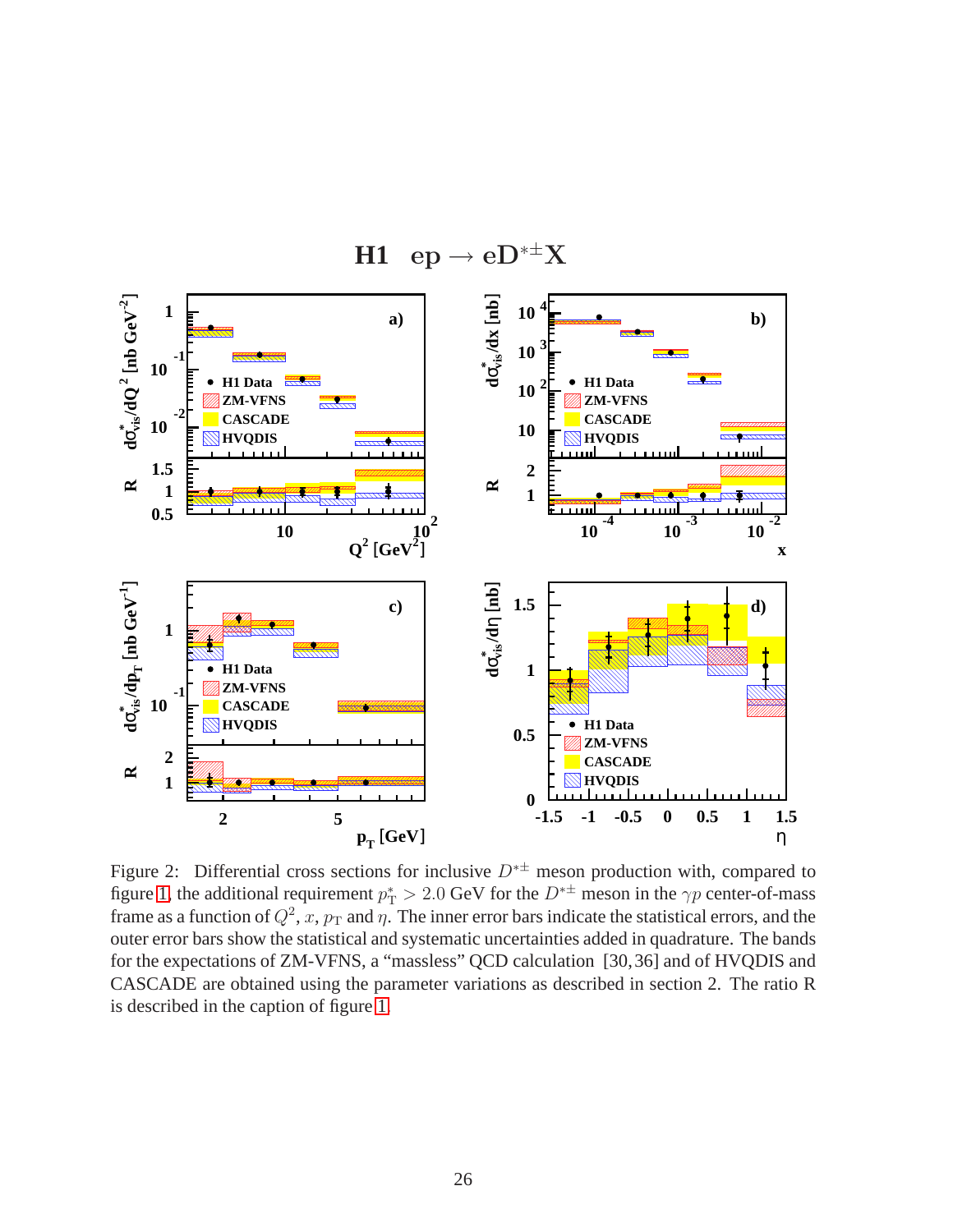

 $H1$  ep  $\rightarrow$  eD<sup>\*±</sup>jjX

<span id="page-27-0"></span>Figure 3: Differential cross sections for the production of  $D^{*\pm}$  mesons with dijets as a function of  $Q^2$ , x,  $E_T^{\text{max}}$  in the Breit frame and  $M_{jj}$ . The inner error bars indicate the statistical errors, and the outer error bars show the statistical and systematic uncertainties added in quadrature. The bands for the expectations of HVQDIS and CASCADE are obtained using the parameter variations as described in section 2. The ratio R is described in the caption of figure [1.](#page-25-0)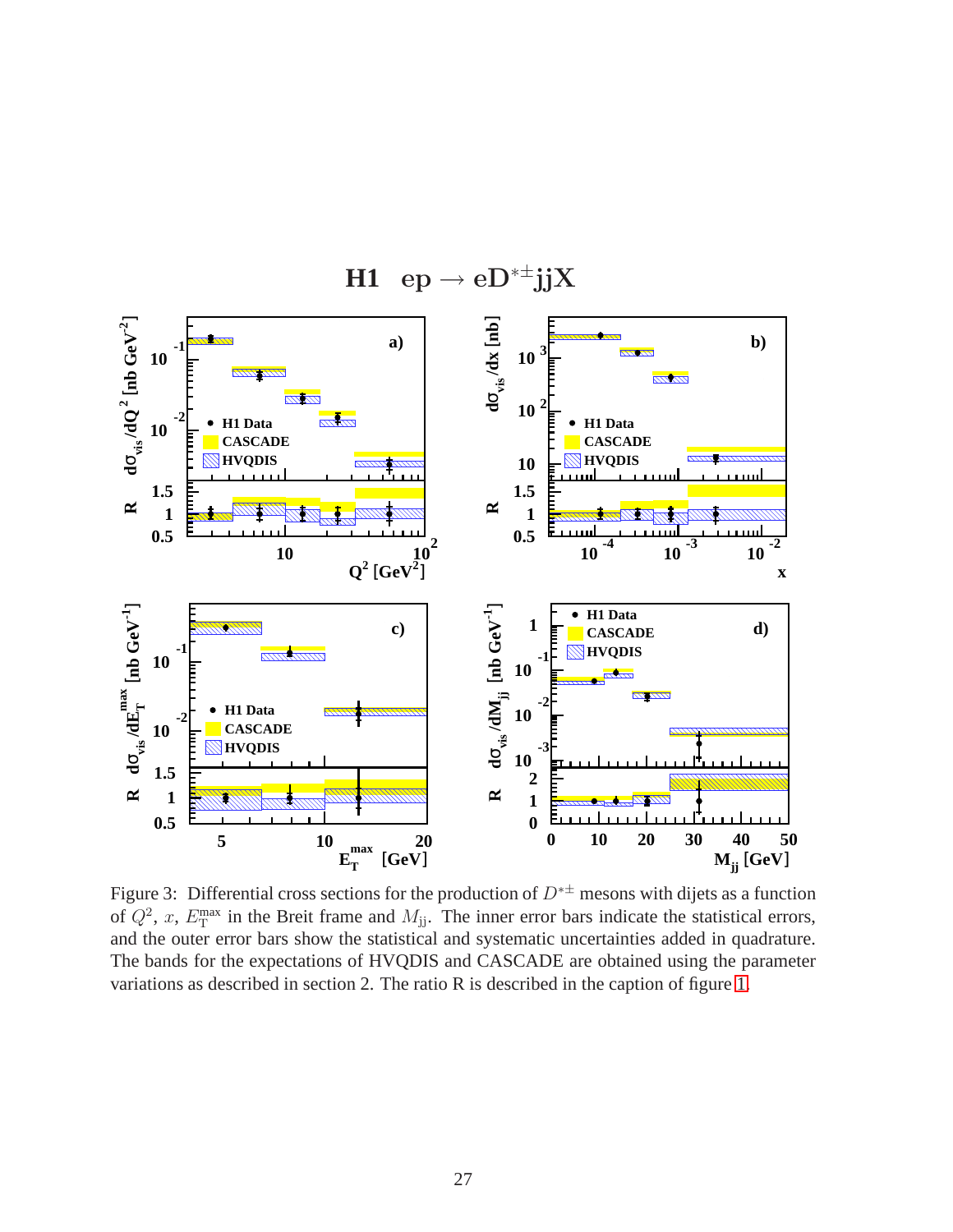

<span id="page-28-0"></span>Figure 4: Double differential cross sections for the production of  $D^{* \pm}$  mesons with dijets as a function of  $\Delta\phi$  in the Breit frame for two regions in  $Q^2$ . The inner error bars indicate the statistical errors, and the outer error bars show the statistical and systematic uncertainties added in quadrature. The bands for the expectations of HVQDIS and CASCADE are obtained using the parameter variations as described in section 2. Also shown is the ratio  $R_{\text{norm}}^*$ , for which the cross section in the last two bins is used for normalisation (for details see section 7).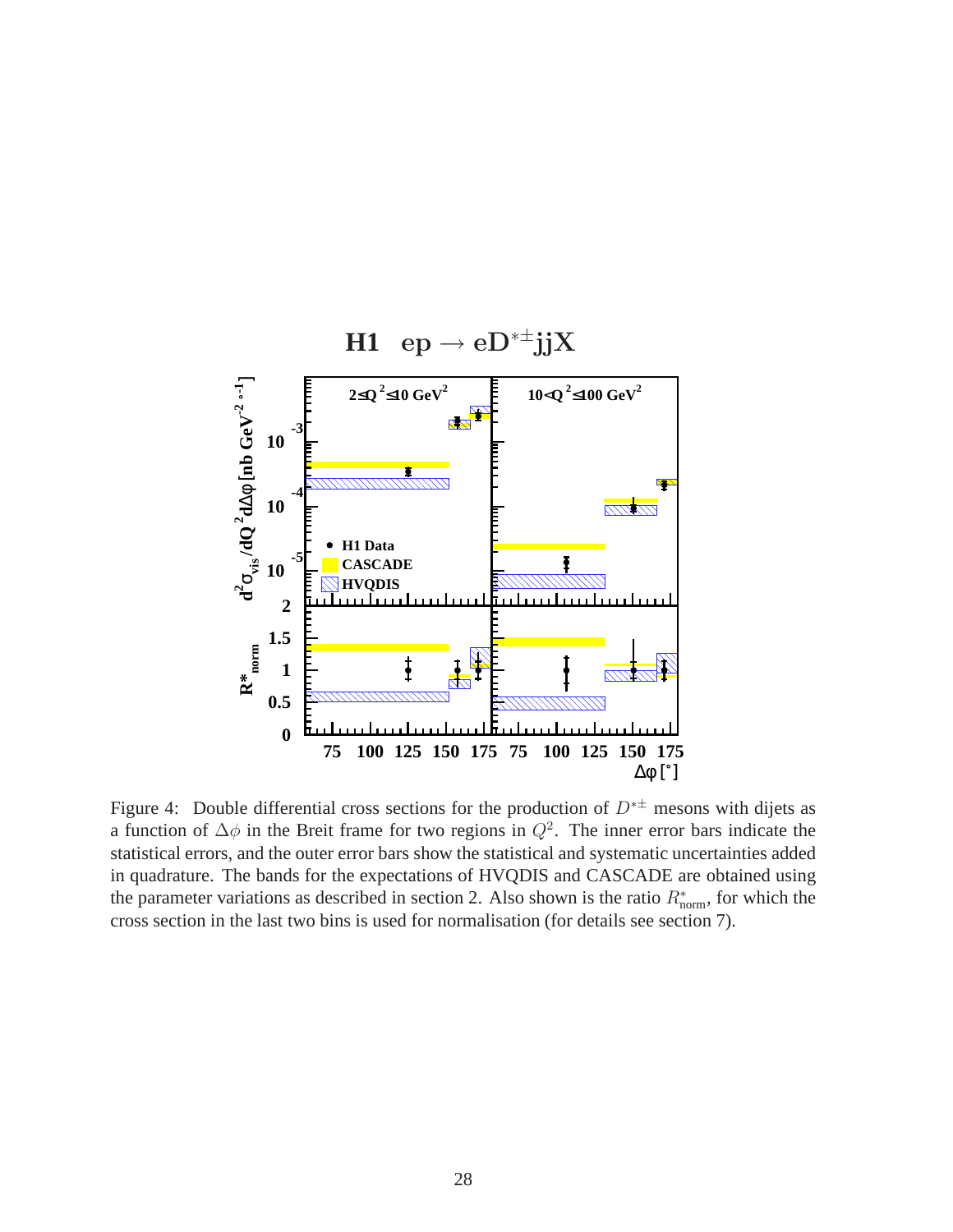

<span id="page-29-0"></span>Figure 5: Differential cross sections for the production of  $D^*$ -jet and other jet as a function of the pseudorapidity of the  $D^*$ -jet and the other jet (OJ) and of the difference in pseudorapidity  $\Delta \eta = \eta_{\text{DJ}} - \eta_{\text{OJ}}$  of the two jets. The inner error bars indicate the statistical errors, and the outer error bars show the statistical and systematic uncertainties added in quadrature. The bands for the expectations of HVQDIS and CASCADE are obtained using the parameter variations as described in section 2. In addition, the ratio  $R_{\text{norm}}$  is shown (for details see section 7).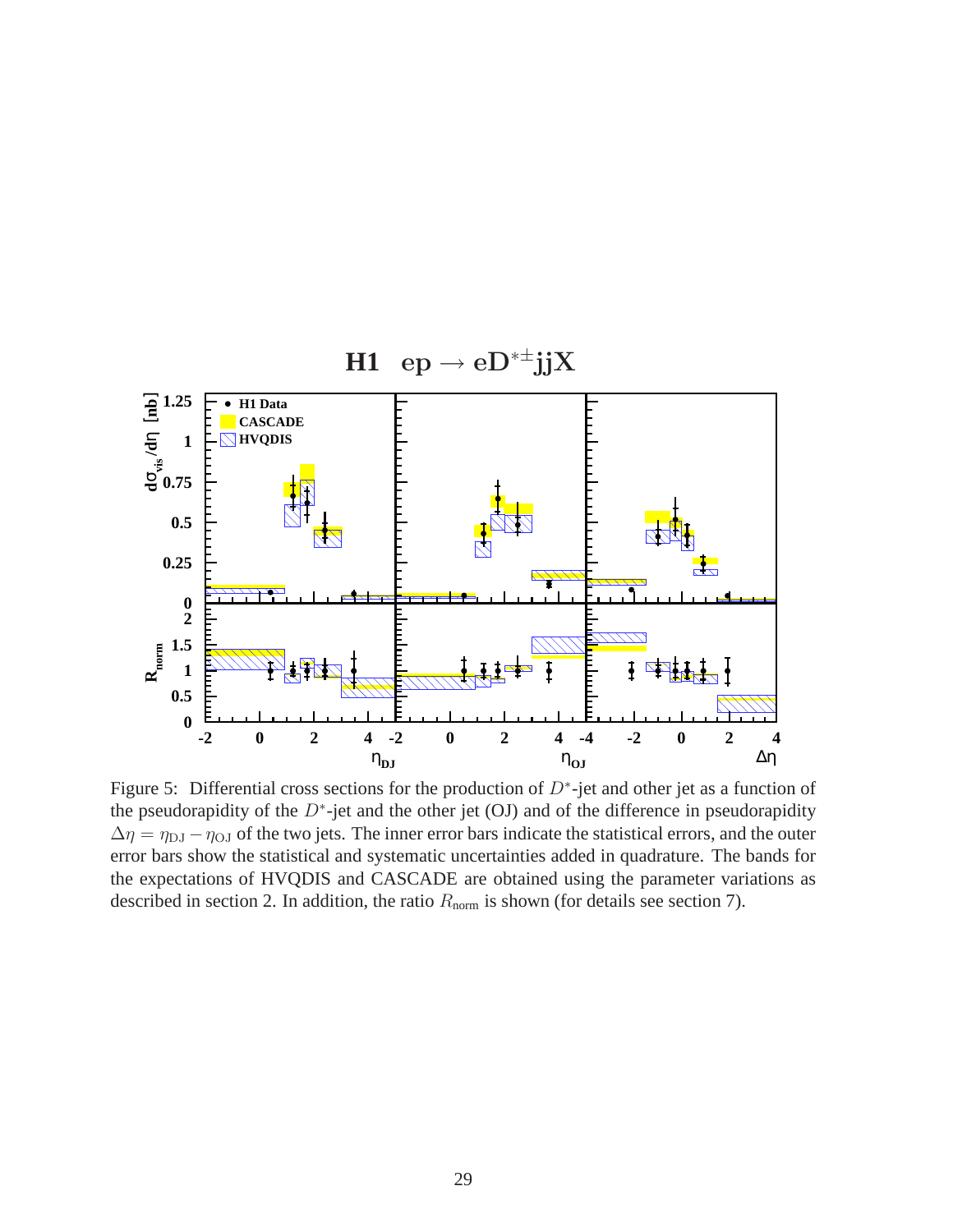

<span id="page-30-0"></span>Figure 6: Differential cross sections for the production of  $D^*$ -jet and other jet as a function of  $x_\gamma$ and double differentially in three  $Q^2$  regions. The inner error bars indicate the statistical errors, and the outer error bars show the statistical and systematic uncertainties added in quadrature. The bands for the expectations of HVQDIS and CASCADE are obtained using the parameter variations as described in section 2. For  $x_{\gamma}^{\text{obs}}$  the uncertainty of the hadronization correction is the dominant contribution to the total theoretical uncertainty. In the lower plot, the RAPGAP prediction, indicating the direct and the sum of direct and resolved contributions, is shown.